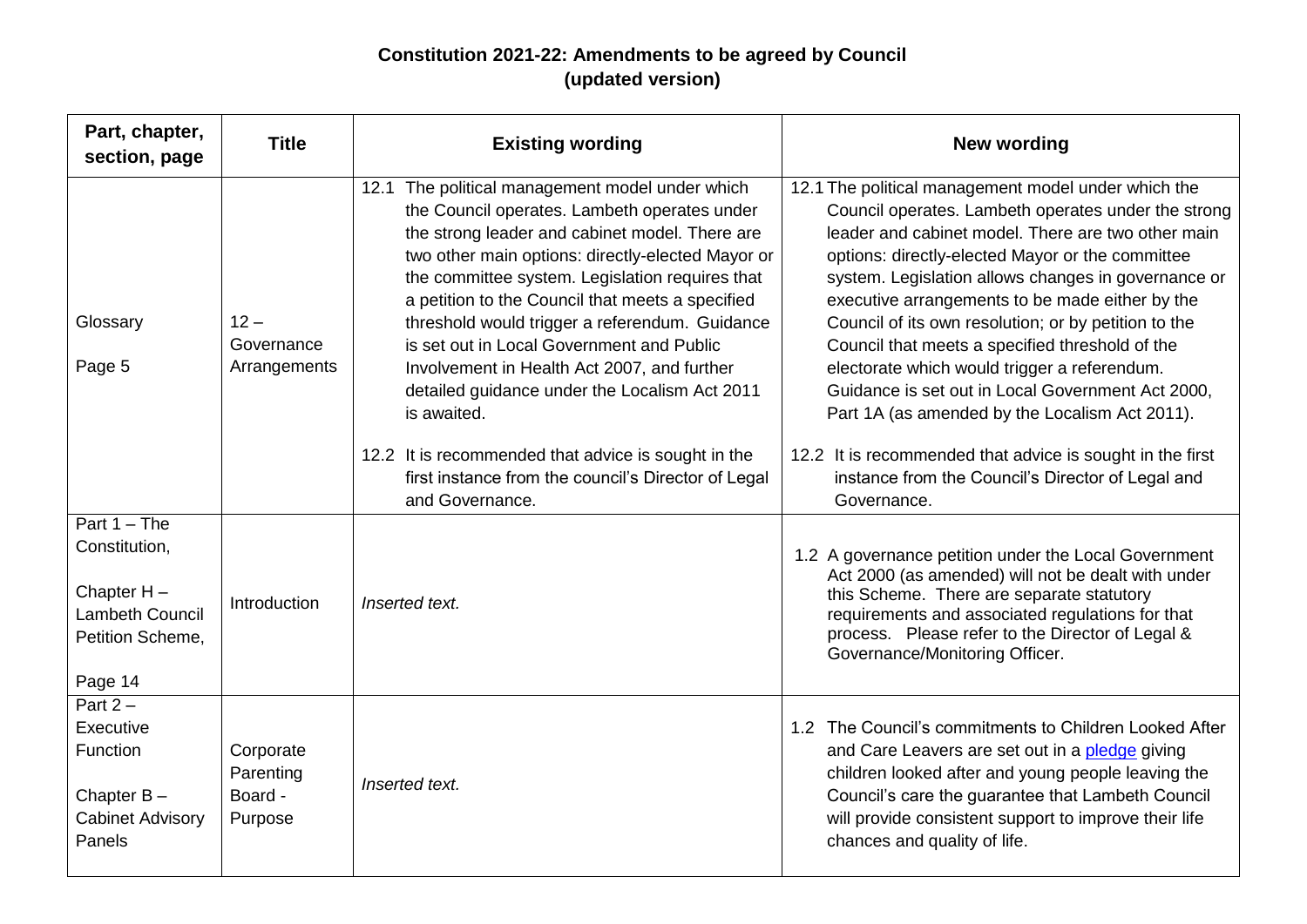| Part, chapter,<br>section, page                                                                                                                     | <b>Title</b>                                                                     | <b>Existing wording</b>                                                                                                                                                                                                                                                                                                                                                                                                                                                                                                                                                                                                                                                                                                                                                                                                                                                                                                                                                                                                                                                                                                                                                                                                                                                                                                                                                                                                                                                                                                                                              | New wording |
|-----------------------------------------------------------------------------------------------------------------------------------------------------|----------------------------------------------------------------------------------|----------------------------------------------------------------------------------------------------------------------------------------------------------------------------------------------------------------------------------------------------------------------------------------------------------------------------------------------------------------------------------------------------------------------------------------------------------------------------------------------------------------------------------------------------------------------------------------------------------------------------------------------------------------------------------------------------------------------------------------------------------------------------------------------------------------------------------------------------------------------------------------------------------------------------------------------------------------------------------------------------------------------------------------------------------------------------------------------------------------------------------------------------------------------------------------------------------------------------------------------------------------------------------------------------------------------------------------------------------------------------------------------------------------------------------------------------------------------------------------------------------------------------------------------------------------------|-------------|
| Page 37                                                                                                                                             |                                                                                  |                                                                                                                                                                                                                                                                                                                                                                                                                                                                                                                                                                                                                                                                                                                                                                                                                                                                                                                                                                                                                                                                                                                                                                                                                                                                                                                                                                                                                                                                                                                                                                      |             |
| Part 4 - Full<br>Council and<br>Committees<br>Procedure Rules,<br>Chapter B - Full<br>Council and<br>Committees<br>Procedure Rules,<br>Page 97 - 99 | Section $e -$<br>Remote<br>Meetings<br>Protocol and<br>Procedure<br><b>Rules</b> | Remote Meetings Protocol and Procedure Rules<br>This section of the Constitution sets out the changes<br>to the Procedure Rules and Standing Orders in<br>consequence of the Local Authorities and Police and<br>Crime Panels (Coronavirus) (Flexibility of Local<br>Authority Police and Crime Panel Meetings) (England<br>and Wales) Regulations 2020. These Regulations,<br>made under the Coronavirus Act 2020, Section 78,<br>apply notwithstanding any other legislation or current<br>or pre-existing standing orders or any other rules of<br>the Council governing meetings and remain valid until<br>7 May 2021.<br>The below rules take precedence in relation to any<br>remote meeting, where they conflict with any rules or<br>standing orders given elsewhere in the Constitution.<br>1. No Requirement to Hold an Annual Meeting<br>1.1<br>The requirement to hold an Annual Meeting is to<br>be disregarded and, prior to 7 May 2021, an<br>Annual Meeting of Council may only take place:<br>where called by the Chair; or,<br>a.<br>following a resolution calling for an Annual<br>b.<br>Meeting being passed at an ordinary or<br>extraordinary meeting of Council.<br>Access to Information<br>2.<br>For all purposes of the Constitution, the terms<br>2.1<br>"notice", "summons", "agenda", "report", "written<br>record" and "background papers" when referred<br>to as being a document that is:<br>"open to inspection" shall include for these<br>a.<br>and all other purposes as being published<br>on the website of the council; and, | Removed.    |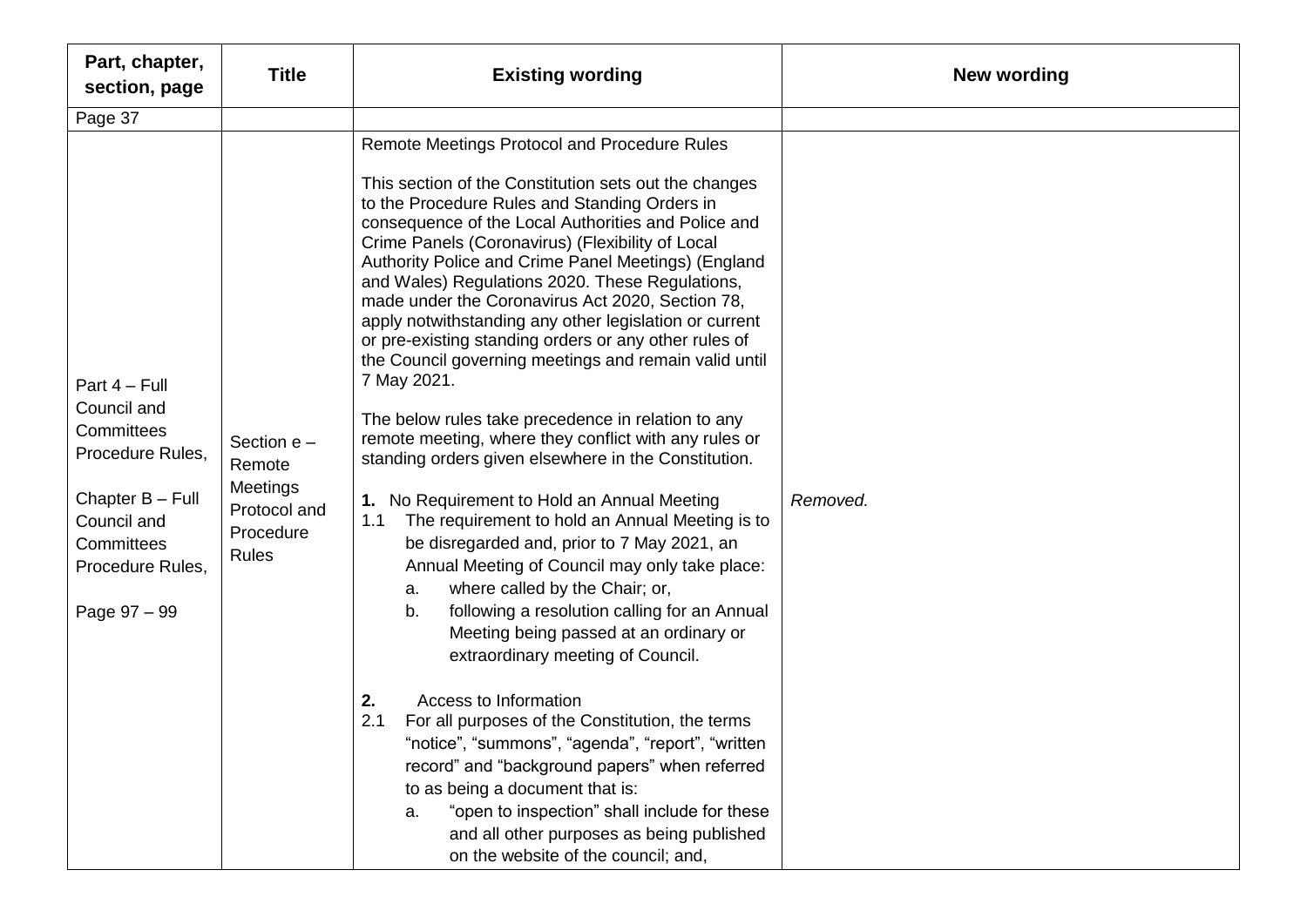| Part, chapter,<br>section, page | <b>Title</b> | <b>Existing wording</b>                                                                                                                                                                                                                                                                                                                                                                                                                                                                                                                                                                                                                                                                                                                                                                                                                                                                                                                                                 | <b>New wording</b> |
|---------------------------------|--------------|-------------------------------------------------------------------------------------------------------------------------------------------------------------------------------------------------------------------------------------------------------------------------------------------------------------------------------------------------------------------------------------------------------------------------------------------------------------------------------------------------------------------------------------------------------------------------------------------------------------------------------------------------------------------------------------------------------------------------------------------------------------------------------------------------------------------------------------------------------------------------------------------------------------------------------------------------------------------------|--------------------|
|                                 |              | to be published, posted or made available<br>b.<br>at offices of the Authority shall include<br>publication on the website of the Authority.                                                                                                                                                                                                                                                                                                                                                                                                                                                                                                                                                                                                                                                                                                                                                                                                                            |                    |
|                                 |              | <b>Remote Access to Meetings</b><br>3.<br>3.1<br>For all purposes of the Constitution the term<br>"meeting" is not limited in meaning to a meeting<br>of persons all of whom, or any of whom, are<br>present in the same place, for which purposes<br>any reference to:<br>"place" is to be interpreted as where a<br>a.<br>meeting is held, or to be held, includes<br>reference to more than one place including<br>electronic, digital or virtual locations such<br>as internet locations, web addresses or<br>conference call telephone numbers; and,<br>"open to the public" includes access to the<br>b.<br>meeting being through remote means<br>including (but not limited to) video<br>conferencing, live webcast, and live<br>interactive streaming and where a meeting<br>is accessible to the public through such<br>remote means the meeting is open to the<br>public whether or not members of the<br>public are able to attend the meeting in<br>person. |                    |
|                                 |              | 3.2<br>If the Chair is made aware that the meeting is<br>not accessible to the public through remote<br>means, due to any technological or other failure<br>of provision, then the Chair shall adjourn the<br>meeting immediately. If the provision of access<br>through remote means cannot be restored within<br>a reasonable period, then the remaining                                                                                                                                                                                                                                                                                                                                                                                                                                                                                                                                                                                                              |                    |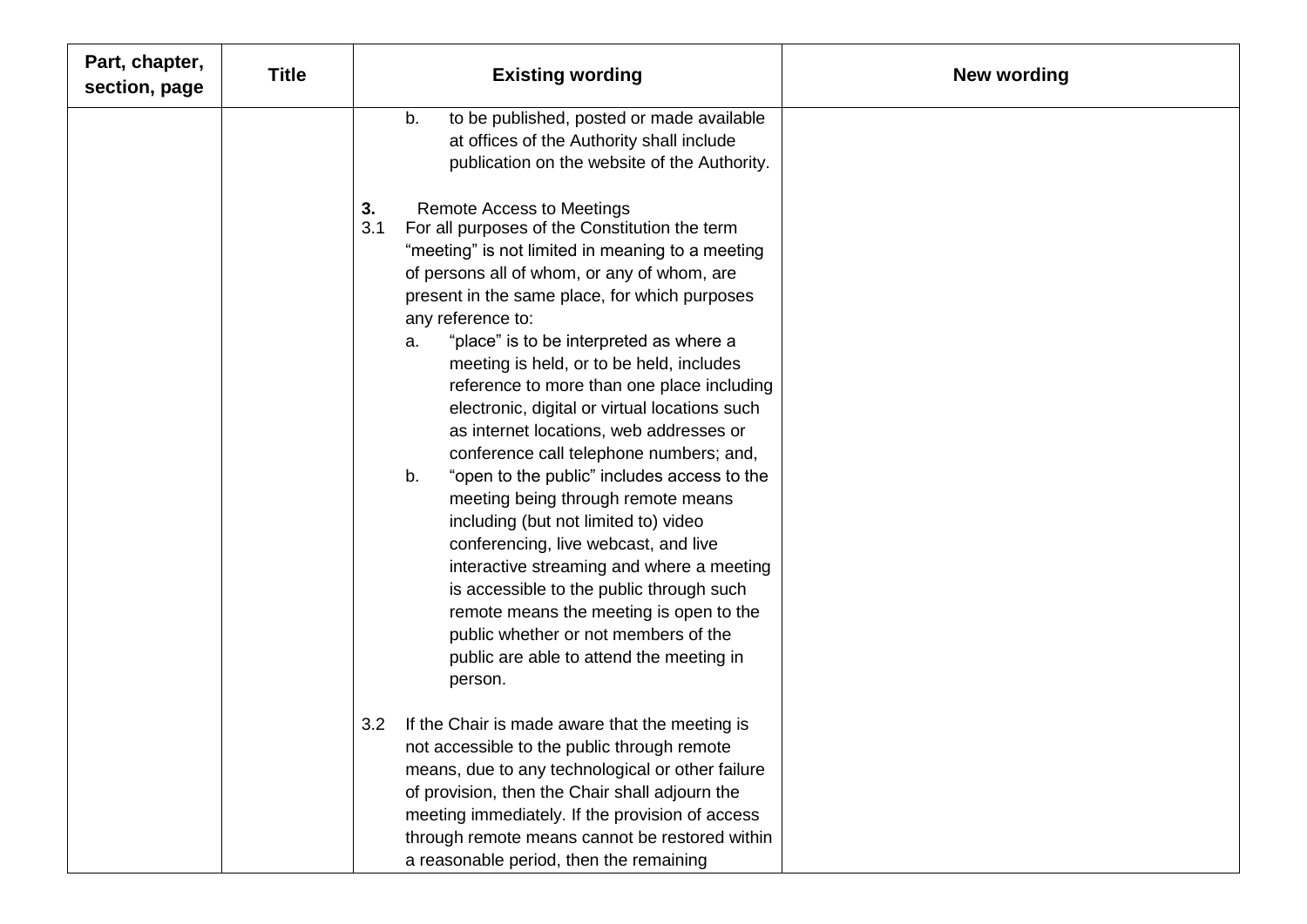| Part, chapter,<br>section, page | <b>Title</b> | <b>Existing wording</b>                                                                                                                                                                                                                                                                                                                                                                                                                                                                                                                                                                                                                                                                                                                                                                                                                                              | <b>New wording</b> |
|---------------------------------|--------------|----------------------------------------------------------------------------------------------------------------------------------------------------------------------------------------------------------------------------------------------------------------------------------------------------------------------------------------------------------------------------------------------------------------------------------------------------------------------------------------------------------------------------------------------------------------------------------------------------------------------------------------------------------------------------------------------------------------------------------------------------------------------------------------------------------------------------------------------------------------------|--------------------|
|                                 |              | business will be considered at a time and date<br>fixed by the Chair. If he or she does not fix a<br>date, the remaining business will be considered<br>at the next ordinary meeting.                                                                                                                                                                                                                                                                                                                                                                                                                                                                                                                                                                                                                                                                                |                    |
|                                 |              | <b>Remote Attendance</b><br>4.<br>Members in Remote Attendance<br>A Member in remote attendance is present and<br>4.1<br>attends the meeting, including for the purposes<br>of the meeting's quorum, if at any time all three<br>of the following conditions are satisfied, those<br>conditions being that the Member in remote<br>attendance is able at that time:<br>to hear, and where practicable see, and be<br>a.<br>so heard and, where practicable, be seen<br>by, the other Members in attendance;<br>to hear, and where practicable see, and be<br>b.<br>so heard and, where practicable, be seen<br>by, any members of the public entitled to<br>attend the meeting in order to exercise a<br>right to speak at the meeting; and,<br>to be so heard and, where practicable, be<br>C.<br>seen by any other members of the public<br>attending the meeting. |                    |
|                                 |              | 4.2 A Member in remote attendance will be deemed<br>to have left the meeting where, at any point in<br>time during the meeting, any of the conditions<br>for remote attendance contained in (a) above<br>are not met. In such circumstance the Chair<br>may, as they deem appropriate:<br>adjourn the meeting for a short period to<br>а.<br>permit the conditions for remote                                                                                                                                                                                                                                                                                                                                                                                                                                                                                        |                    |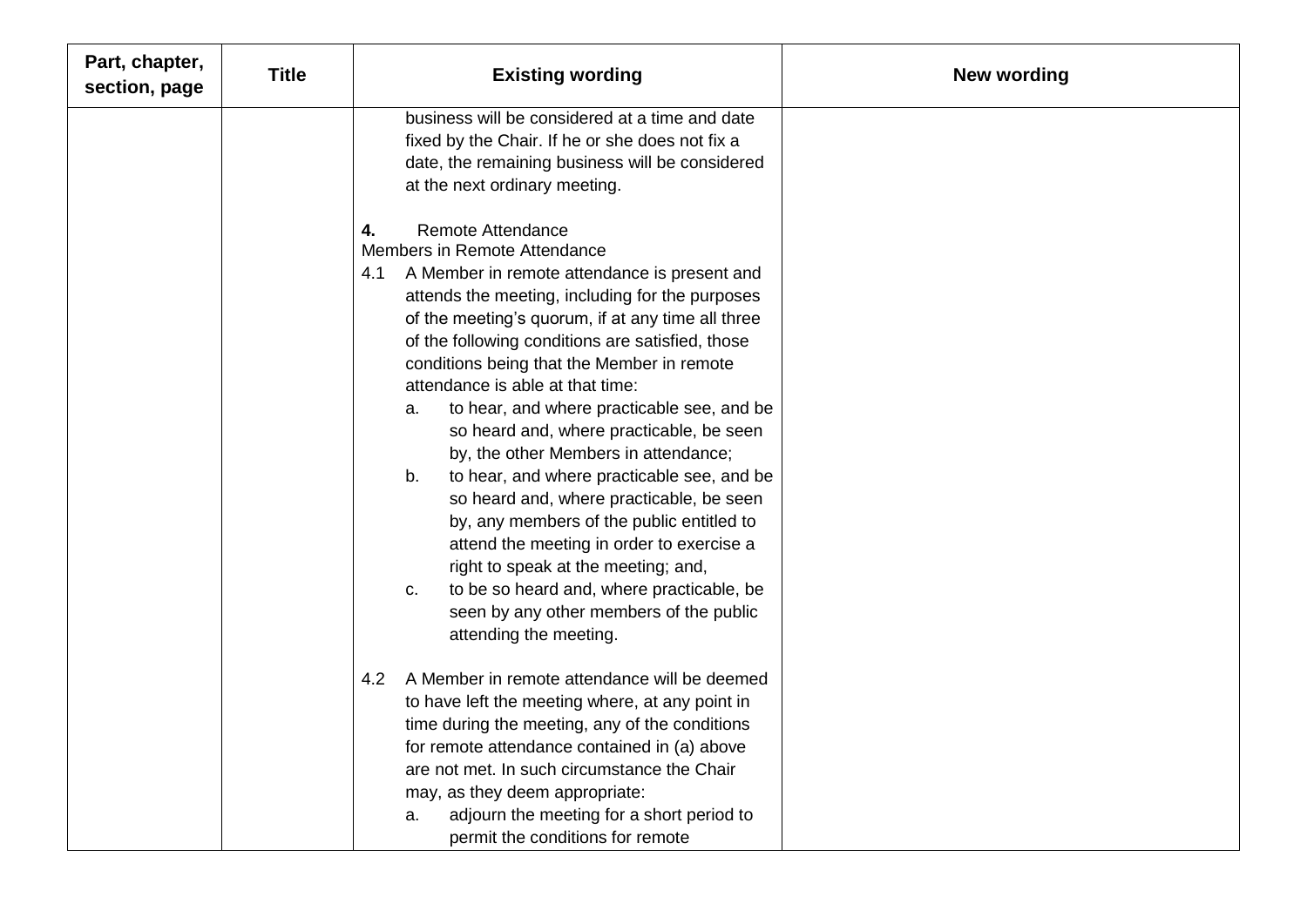| Part, chapter,<br>section, page | <b>Title</b> | <b>Existing wording</b>                                                                                                                                                                                                                                                                                                                                                                                                                                                                                                                                                                                                                                                                                                                                                                                                                                                    | <b>New wording</b> |
|---------------------------------|--------------|----------------------------------------------------------------------------------------------------------------------------------------------------------------------------------------------------------------------------------------------------------------------------------------------------------------------------------------------------------------------------------------------------------------------------------------------------------------------------------------------------------------------------------------------------------------------------------------------------------------------------------------------------------------------------------------------------------------------------------------------------------------------------------------------------------------------------------------------------------------------------|--------------------|
|                                 |              | attendance of a Member contained in (a)<br>above to be re-established;<br>count the number of Members in<br>b.<br>attendance for the purposes of the<br>quorum; or,<br>continue to transact the remaining<br>C.<br>business of the meeting in the absence of<br>the Member in remote attendance.                                                                                                                                                                                                                                                                                                                                                                                                                                                                                                                                                                           |                    |
|                                 |              | Remote Attendance by Members of the Public<br>4.3 A member of the public entitled to attend the<br>meeting in order to exercise a right to speak at<br>the meeting is in remote attendance at any time<br>if all three of the following conditions are<br>satisfied, those conditions being that the<br>member of the public in remote attendance is<br>able at that time:<br>to hear, and where practicable see, and be<br>a.<br>so heard and, where practicable, be seen<br>by, Members in attendance;<br>to hear, and where practicable see, and be<br>b.<br>so heard and, where practicable, be seen<br>by, any other members of the public<br>entitled to attend the meeting in order to<br>exercise a right to speak at the meeting;<br>and,<br>to be so heard and, where practicable, be<br>C.<br>seen by any other members of the public<br>attending the meeting. |                    |
|                                 |              | A member of the public in remote attendance<br>4.4<br>will be deemed to have left the meeting where,<br>at any point in time during the meeting, any of<br>the conditions for remote attendance contained                                                                                                                                                                                                                                                                                                                                                                                                                                                                                                                                                                                                                                                                  |                    |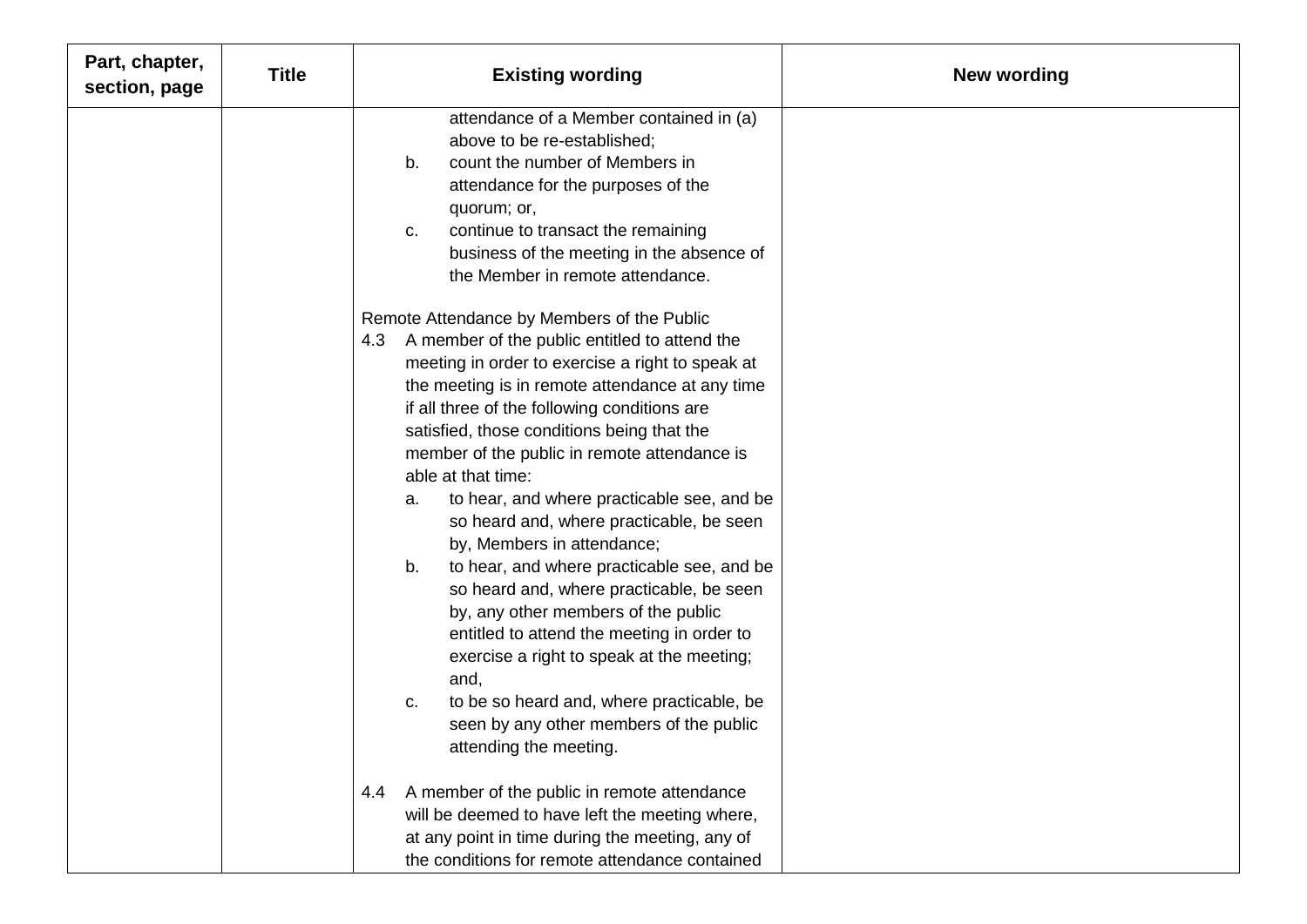| Part, chapter,<br>section, page | <b>Title</b> | <b>Existing wording</b>                                                                                                                                                                                                                                                                                                                                                                                                                                                                                                                                                                                                                                                                                                                                                                                                                                                | <b>New wording</b> |
|---------------------------------|--------------|------------------------------------------------------------------------------------------------------------------------------------------------------------------------------------------------------------------------------------------------------------------------------------------------------------------------------------------------------------------------------------------------------------------------------------------------------------------------------------------------------------------------------------------------------------------------------------------------------------------------------------------------------------------------------------------------------------------------------------------------------------------------------------------------------------------------------------------------------------------------|--------------------|
|                                 |              | in Standing Order 5A(a) above are not met. In<br>such circumstance the Chair may, as he or she<br>deems appropriate:<br>adjourn the meeting for a short period to<br>a.<br>permit the conditions for remote<br>attendance contained in Standing Order<br>5A(a) above to be re-established;<br>suspend consideration of the item of<br>b.<br>business in relation to the member of<br>public's attendance until such time as a<br>following item of business on the agenda<br>has been transacted and the conditions for<br>the member of the public's remote<br>attendance have been re-established or,<br>on confirmation that this cannot be done,<br>before the end of the meeting, whichever<br>is the earliest; or,<br>continue to transact the remaining<br>C.<br>business of the meeting in the absence of<br>the member of the public in remote<br>attendance. |                    |
|                                 |              | 5.<br>Remote voting<br>5.1<br>Unless a recorded vote is demanded, which may<br>be confirmed by the requisite number of<br>Members confirming the demand verbally when<br>requested by the Chair, the Chair will take the<br>vote:<br>by use of the electronic voting system[s]<br>a.<br>for Remote Voting and voting in the<br>Chamber or where an electronic voting<br>system is not working correctly or<br>unavailable;                                                                                                                                                                                                                                                                                                                                                                                                                                             |                    |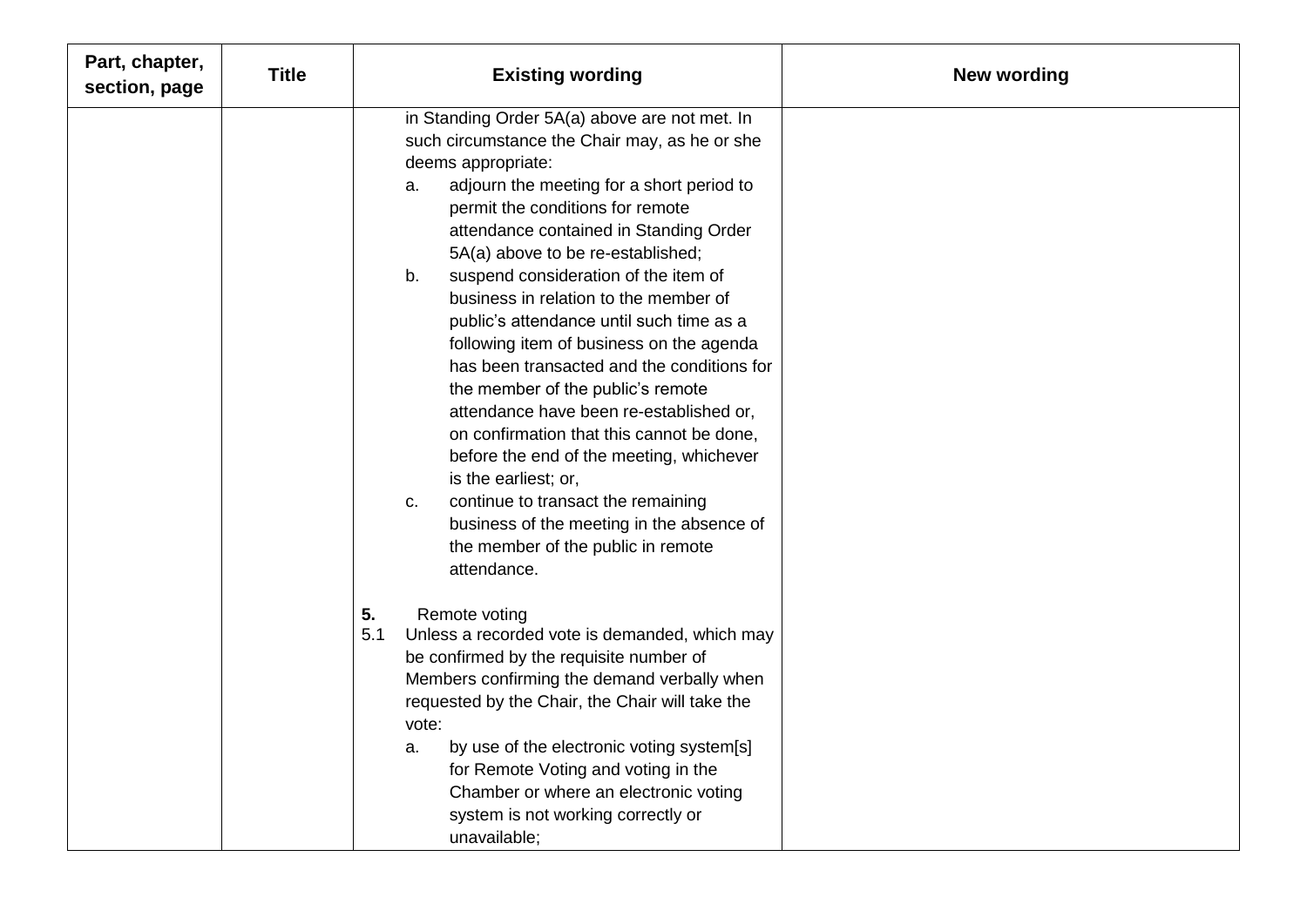| Part, chapter,<br>section, page                                                                                                                                                  | <b>Title</b>                             | <b>Existing wording</b>                                                                                                                                                                                                                                                                                                                                                                                                                                                                                                                                                                                                                                                                                                        | <b>New wording</b>                                                                                                                                                                                                                                                                                                                                                                                                                                                                                                                                                                                                                                                                                                                                                              |
|----------------------------------------------------------------------------------------------------------------------------------------------------------------------------------|------------------------------------------|--------------------------------------------------------------------------------------------------------------------------------------------------------------------------------------------------------------------------------------------------------------------------------------------------------------------------------------------------------------------------------------------------------------------------------------------------------------------------------------------------------------------------------------------------------------------------------------------------------------------------------------------------------------------------------------------------------------------------------|---------------------------------------------------------------------------------------------------------------------------------------------------------------------------------------------------------------------------------------------------------------------------------------------------------------------------------------------------------------------------------------------------------------------------------------------------------------------------------------------------------------------------------------------------------------------------------------------------------------------------------------------------------------------------------------------------------------------------------------------------------------------------------|
|                                                                                                                                                                                  |                                          | by the affirmation of the meeting if there is<br>b.<br>no dissent [by assent]; or,<br>the Chair will take the vote by roll-call and<br>$C_{\cdot}$<br>the number of votes for or against the<br>motion or amendment or abstaining from<br>voting will be recorded.                                                                                                                                                                                                                                                                                                                                                                                                                                                             |                                                                                                                                                                                                                                                                                                                                                                                                                                                                                                                                                                                                                                                                                                                                                                                 |
|                                                                                                                                                                                  |                                          | Members excluded from the meeting<br>6.<br>Where a Member is required to leave the<br>6.1<br>meeting, the means of remote attendance and<br>access is to be severed whilst any discussion or<br>vote takes place in respect of the item or items<br>of business which the member or co-opted<br>member may not participate.                                                                                                                                                                                                                                                                                                                                                                                                    |                                                                                                                                                                                                                                                                                                                                                                                                                                                                                                                                                                                                                                                                                                                                                                                 |
| Part 4 - Full<br>Council and<br>Committees<br>Procedure Rules,<br>Chapter C -<br>Quasi-Judicial<br>Meetings' Terms<br>of Reference and<br><b>Procedure Rules</b><br>Pages $97 -$ | a. Planning<br>Applications<br>Committee | <b>Purpose</b><br>1.<br>Functions relating to town and country planning<br>and development control<br>This section covers all the functions set out in<br>1.1<br>Part A, Schedule 1 to the Functions<br>Regulations.<br>Functions to be undertaken by the Planning<br>1.2<br>Applications Committees are set out below.<br>Details of delegated powers are set out in the<br>Scheme of Delegation.<br><b>Terms of Reference</b><br>2.<br>2.1<br>To exercise the functions, powers and duties of<br>the Council in relation to planning and<br>development control matters.<br>To hear pre-application presentations by<br>2.2<br>developers on strategic development schemes<br>and for individual members of the committee to | 1.<br><b>Purpose</b><br>Functions relating to town and country planning<br>and development control<br>The discharge of the functions set out in Part A,<br>1.1<br>Schedule 1 to the Functions Regulations, and the<br>determination of other types of application for<br>planning approval not specifically listed in those<br>Regulations, will be carried out by the Planning<br>Applications Committee or by officers.<br>1.2<br>The matters that are reserved to the Planning<br>Applications Committee are set out in the Terms of<br>Reference at (2) below.<br>2.<br>Terms of Reference<br>Definitions used in these terms of reference<br>2.1<br>The term 'Ward Member' means a councillor<br>representing the electoral ward in which the site in<br>issue is located. |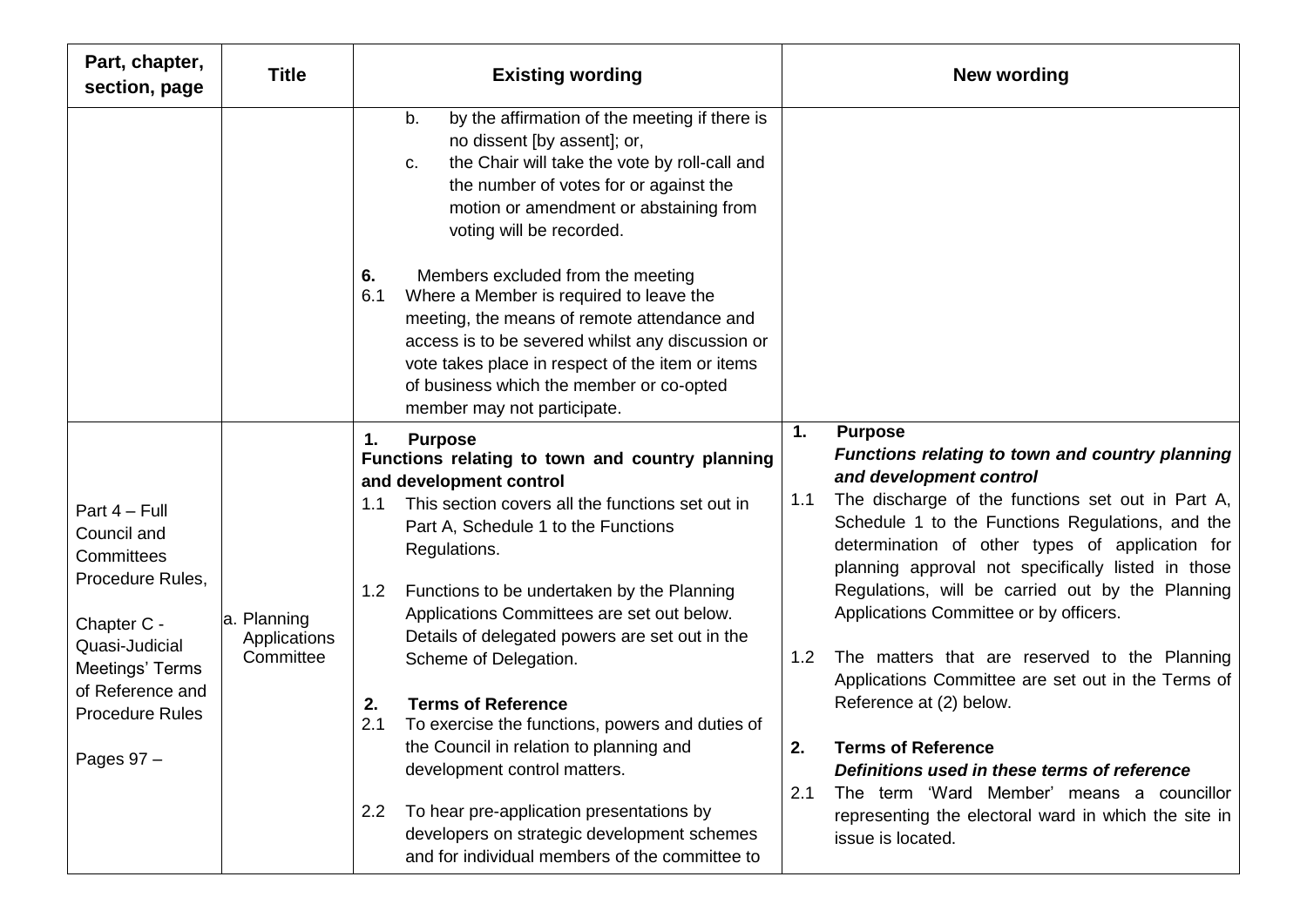| Part, chapter,<br>section, page | <b>Title</b> | <b>Existing wording</b><br><b>New wording</b>                                                                                                                                                                                                                                                                                                                                                                                                                                                                                                                                                                                                                                                                                                    |
|---------------------------------|--------------|--------------------------------------------------------------------------------------------------------------------------------------------------------------------------------------------------------------------------------------------------------------------------------------------------------------------------------------------------------------------------------------------------------------------------------------------------------------------------------------------------------------------------------------------------------------------------------------------------------------------------------------------------------------------------------------------------------------------------------------------------|
|                                 |              | ask questions and highlight issues that may<br>The term 'Neighbouring Ward Member' means a<br>2.2<br>require further consideration by the developer.<br>councillor representing an electoral ward which<br>shares a boundary with the electoral ward in which<br>Applications to be determined by the Planning<br>the site in issue is located.<br><b>Applications Committee:</b>                                                                                                                                                                                                                                                                                                                                                                |
|                                 |              | Subject to the temporary adjustments in<br>2.3<br>2.3<br>The term 'Other Town and Country Planning<br>paragraph (2.4) below to the thresholds in sub-<br>Application' refers to an application relating to any of<br>paragraphs (a)(i) and (b) of this paragraph (2.3),<br>the following: reserved matters approval; works<br>applications (other than applications made<br>involving a statutory listed building; advertisement<br>under the Town and Country Planning Act 1990,<br>consent; prior approval where a grant thereof is<br>Sections 73 an 96A), which are recommended<br>required.<br>for approval where the application falls within                                                                                              |
|                                 |              | one of the following:<br><b>Remit</b><br>the provision of dwelling houses where:<br>а.<br>2.4<br>To hear pre-application presentations by applicants<br>the number of dwelling houses to be<br>i.<br>and for Members of the Committee to ask questions<br>provided is 10 or more; or,<br>and highlight issues that may require further<br>ii.<br>the development is to be carried out<br>consideration by the developer. No voting will take<br>on a site having an area of 0.5<br>place in relation to such presentations and there will<br>hectare or more;<br>be no provision for people to register to speak in<br>the provision of a building or buildings<br>b.<br>relation to such presentations.<br>where the floor space to be created, |
|                                 |              | including changes of use, by the<br>To determine the following:<br>2.5<br>development is 1,000 square metres or<br>more; or,<br>2.5.1 Applications for planning permission, other<br>development carried out on a site having<br>C.<br>than applications made under Section 73 of the<br>an area of one hectare or more.<br>Town and Country Planning Act 1990, which                                                                                                                                                                                                                                                                                                                                                                            |
|                                 |              | are recommended for approval where the<br>For applications falling to be considered prior to 7<br>2.4<br>application includes any of the following:<br>May 2021 (other than applications made under<br>the provision of dwelling houses where:<br>a.<br>the Town and Country Planning Act 1990,<br>the number of dwelling houses to<br>Sections 73 and 96A), which are recommended<br>be provided is 10 or more; or<br>for approval where the application falls within one<br>the development is to be carried out<br>ii.<br>of the following:<br>on a site having an area of 0.5<br>the provision of dwelling houses where:<br>a.<br>hectare or more; or,                                                                                       |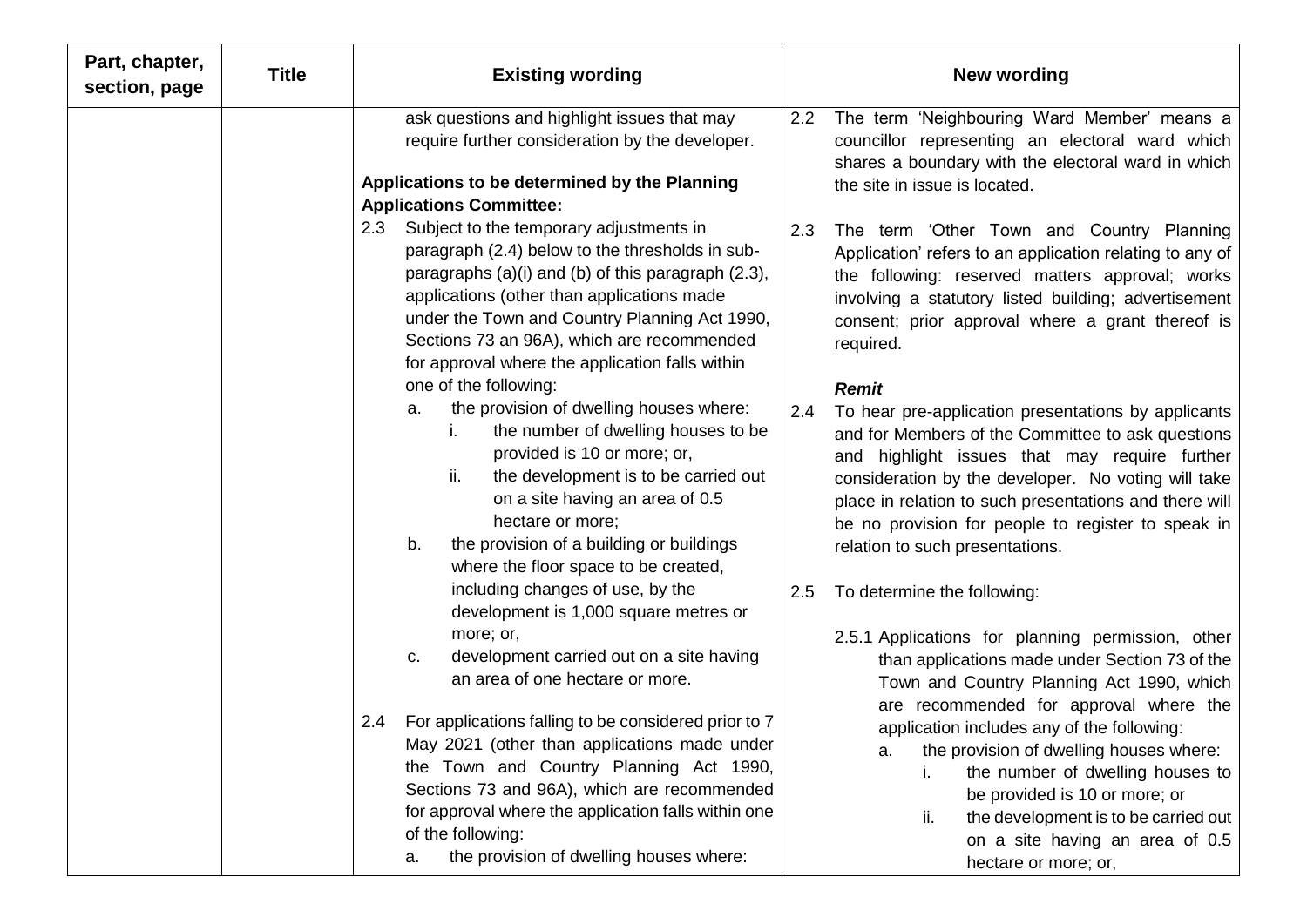| Part, chapter,<br>section, page | <b>Title</b> | <b>Existing wording</b>                                                                                                                                                                                                                                                                                                                                                                                                                                                                                                                                                                                                                                                                                                                                                                                                                                                                                                                                                                                                                                                                                                                                                                                                                                                                                                                                                                | <b>New wording</b>                                                                                                                                                                                                                                                                                                                                                                                                                                                                                                                                                                                                                                                                                                                                                                                                                                                                                                                                                                                                                                                                                                                                                                                                                                                                                                                                                            |
|---------------------------------|--------------|----------------------------------------------------------------------------------------------------------------------------------------------------------------------------------------------------------------------------------------------------------------------------------------------------------------------------------------------------------------------------------------------------------------------------------------------------------------------------------------------------------------------------------------------------------------------------------------------------------------------------------------------------------------------------------------------------------------------------------------------------------------------------------------------------------------------------------------------------------------------------------------------------------------------------------------------------------------------------------------------------------------------------------------------------------------------------------------------------------------------------------------------------------------------------------------------------------------------------------------------------------------------------------------------------------------------------------------------------------------------------------------|-------------------------------------------------------------------------------------------------------------------------------------------------------------------------------------------------------------------------------------------------------------------------------------------------------------------------------------------------------------------------------------------------------------------------------------------------------------------------------------------------------------------------------------------------------------------------------------------------------------------------------------------------------------------------------------------------------------------------------------------------------------------------------------------------------------------------------------------------------------------------------------------------------------------------------------------------------------------------------------------------------------------------------------------------------------------------------------------------------------------------------------------------------------------------------------------------------------------------------------------------------------------------------------------------------------------------------------------------------------------------------|
|                                 |              | the number of dwelling houses to be<br>Ť.<br>provided is 35 or more; or,<br>ii.<br>the provision of a building or<br>buildings where the floor space to be<br>created, including changes of use,<br>by the development is 3,500 square<br>metres or more;<br>change of use to Class A5 (Hot Food<br>b.<br>Takeaways), as set out in the Town and<br>Country Planning (Use Classes) Order<br>1987; or,<br>a proposal which is a significant departure<br>C.<br>from the policies of the Council's<br>Development Plan;<br>but in each case only when a written request is<br>made by a member of the Committee or ward<br>member, and where it is agreed by the Chair of<br>the Committee (in consultation with the Strategic<br>Director Growth and Opportunity or the Director<br>- Planning, Transport and Sustainability or<br>Assistant Director - Development Management<br>and Enforcement) that there is a material<br>planning reason for doing so.<br>2.5<br>Applications which are recommended for<br>approval where an objection to the current<br>proposal has been received which is based on<br>material planning grounds, other than those<br>applications where, in the opinion of the<br>Strategic Director Growth and Opportunity or,<br>Director - Planning, Transport and Sustainability<br>or the Assistant Director - Development<br>Management and Enforcement: | the construction or alteration of a building<br>b.<br>or buildings where the floorspace<br>(measured by gross internal area) to be<br>provided is 1,000 square metres or more,<br>or a change of use of land and/or a<br>building/buildings amounting to 1,000<br>square metres or more; or<br>development to be carried out on a site<br>C.<br>having an area of one hectare or more.<br>2.5.2 Applications for planning permission made<br>under Section 73 of the Town and Country<br>Planning Act 1990, which are recommended for<br>approval where the application includes any of<br>the following:<br>the provision of dwelling houses where:<br>a.<br>the number of dwelling houses to<br>be provided is 10 or more; or<br>ii.<br>the development is to be carried out<br>on a site having an area of 0.5<br>hectare or more; or,<br>b.<br>the construction or alteration of a building<br>or buildings where the floorspace<br>(measured by gross internal area) to be<br>provided is 1,000 square metres or more,<br>or a change of use of land and/or a<br>building/buildings amounting to 1,000<br>square metres or more; or<br>development to be carried out on a site<br>c.<br>having an area of one hectare or more;<br>but only if a written request is made by a<br>Member of the Committee or Ward Member<br>for the Committee to determine the application |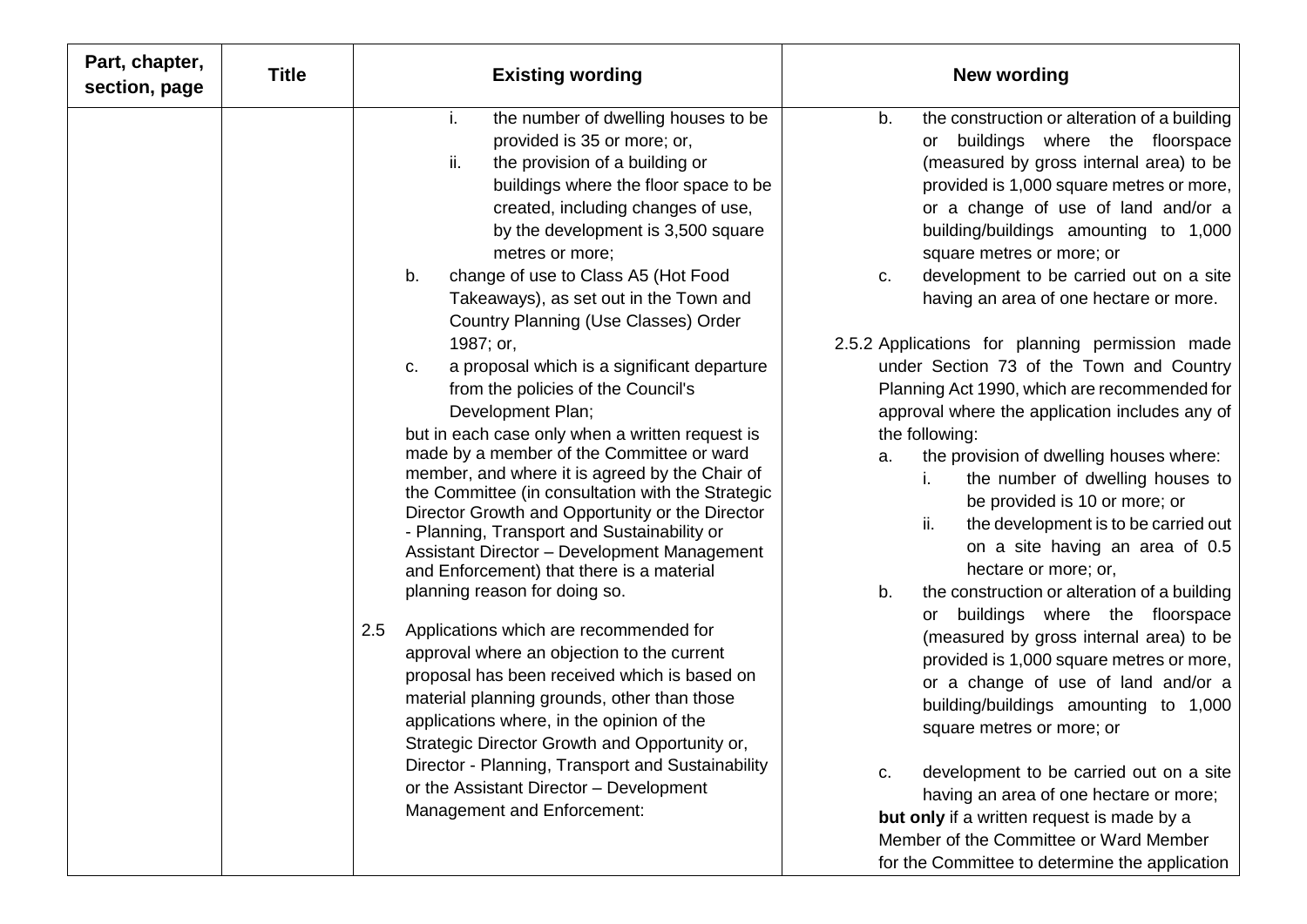| Part, chapter,<br>section, page | Title | <b>Existing wording</b>                                                                                                                                                                                                                                                              | <b>New wording</b>                                                                                                                                                                                                                                                                |
|---------------------------------|-------|--------------------------------------------------------------------------------------------------------------------------------------------------------------------------------------------------------------------------------------------------------------------------------------|-----------------------------------------------------------------------------------------------------------------------------------------------------------------------------------------------------------------------------------------------------------------------------------|
|                                 |       | the objection can be overcome by the<br>a.<br>imposition of an appropriate condition;<br>and/or,<br>b.<br>where the application clearly complies with<br>the relevant planning policies in which                                                                                     | and such request is agreed to by the Chair of<br>the Committee in consultation with the<br>Director - Planning, Transport and<br>Sustainability.                                                                                                                                  |
|                                 |       | case the decision may be taken by<br>officers.                                                                                                                                                                                                                                       | 2.5.3 Applications for planning permission which are<br>recommended for approval where an objection<br>to the application has been received which is                                                                                                                              |
|                                 |       | 2.6<br>Applications which the Strategic Director Growth<br>and Opportunity, Director - Planning, Transport<br>and Sustainability or the Assistant Director -<br>Development Management and Enforcement<br>wishes to refer to the Committee.                                          | based on material planning grounds, save for<br>applications which in the opinion of the Director<br>- Planning, Transport and Sustainability, clearly<br>comply with relevant planning policies and/or<br>can be overcome by scheme amendment                                    |
|                                 |       | Any application where a specific written request<br>2.7<br>is made by any Member of the Council for the<br>case to be reported to the Committee, where in                                                                                                                            | and/or by the use of condition(s) and/or<br>planning obligation(s), in which case the<br>application may be determined by officers.                                                                                                                                               |
|                                 |       | the opinion of the Chair (in consultation with the<br>Strategic Director Growth and Opportunity,<br>Director - Planning, Transport and Sustainability<br>or the Assistant Director - Development<br>Management and Enforcement) there is a<br>material planning reason for doing so. | 2.5.4 Applications, or any proposal for the revocation<br>of a consent or certificate previously granted or<br>for the taking of enforcement action, which the<br>Planning,<br>Transport<br>Director<br>and<br>$\blacksquare$<br>Sustainability wishes to refer to the Committee. |
|                                 |       | Applications made by the Council for<br>2.8<br>development of land in its ownership in respect<br>of which the Council proposes to grant to a third<br>party any form of right or interest.                                                                                          | 2.5.5 Applications where a written request is made<br>by any Ward Member or Neighbouring Ward<br>Member for the matter to be determined by the<br>Committee, where such request is agreed to by<br>the Chair of the Committee in consultation with                                |
|                                 |       | Applications which have been submitted by or<br>2.9<br>on behalf of a Member of the Council (or by<br>anyone listed in Part 6, Chapter D, Section a,                                                                                                                                 | the Director<br>Planning,<br>Transport and<br>$\sim$<br>Sustainability.                                                                                                                                                                                                           |
|                                 |       | Paragraph 2.3 (Officers' Code of Conduct)) or by<br>a Member of the Council's staff (or by anyone                                                                                                                                                                                    | 2.5.6 Applications for planning permission or Other<br>Town and Country Planning Applications,<br>which are recommended for approval, where                                                                                                                                       |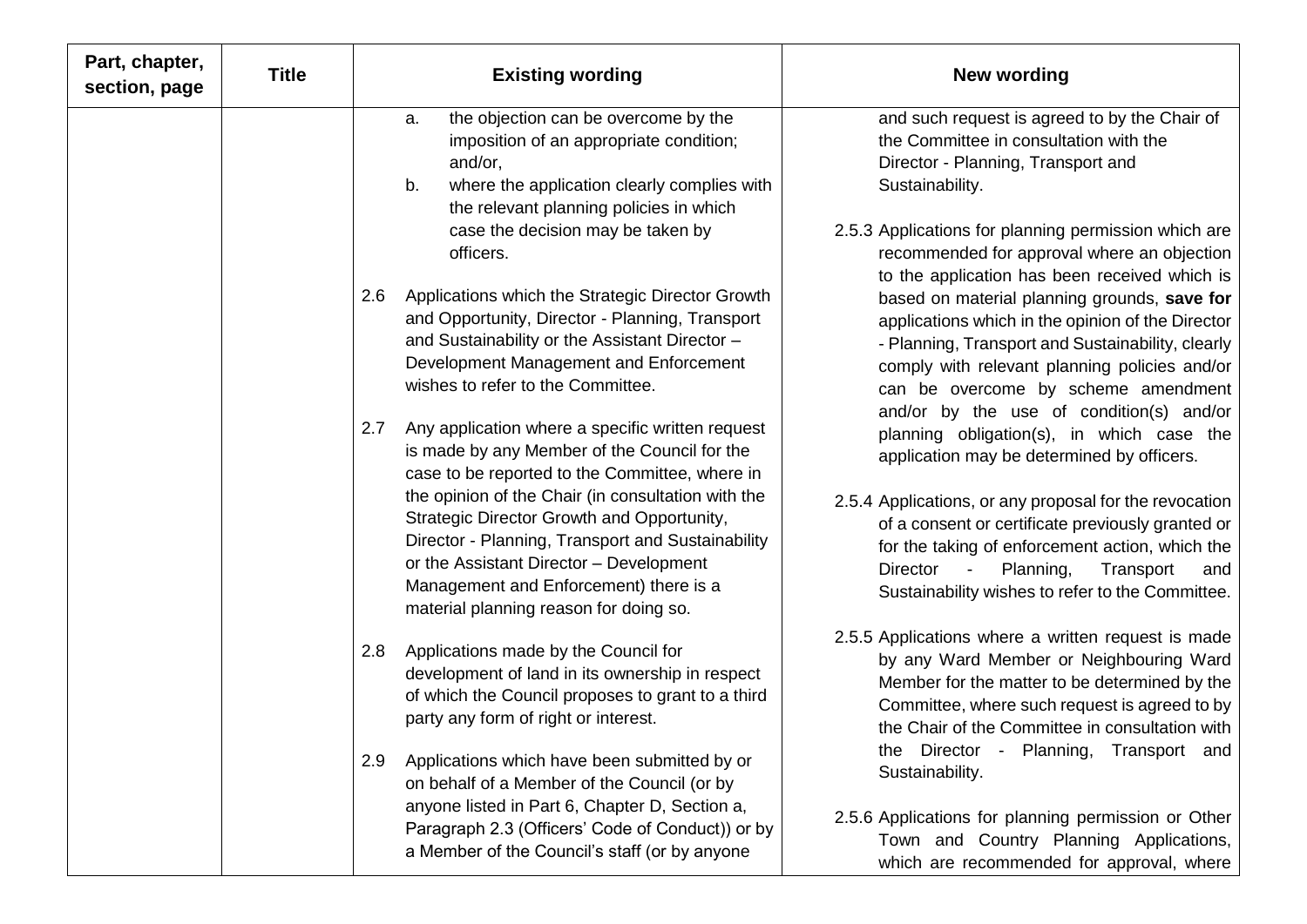| Part, chapter,<br>section, page | <b>Title</b> | <b>Existing wording</b>                                                                                                                                                                                                                                                                                                                                                                | New wording                                                                                                                                                                                                                                                                                                                                                                            |
|---------------------------------|--------------|----------------------------------------------------------------------------------------------------------------------------------------------------------------------------------------------------------------------------------------------------------------------------------------------------------------------------------------------------------------------------------------|----------------------------------------------------------------------------------------------------------------------------------------------------------------------------------------------------------------------------------------------------------------------------------------------------------------------------------------------------------------------------------------|
|                                 |              | listed in Paragraph 2.3 under the Officers' Code<br>of Conduct).                                                                                                                                                                                                                                                                                                                       | the application is made by the Council, or by a<br>third party, in relation to land in the Council's<br>ownership and in respect of which the Council                                                                                                                                                                                                                                  |
|                                 |              | 2.10 Applications for the total or substantial<br>demolition of a listed building.                                                                                                                                                                                                                                                                                                     | intends to grant to a third party any form of right<br>or interest over that land.                                                                                                                                                                                                                                                                                                     |
|                                 |              | 2.11 Subject to the temporary adjustment in<br>paragraph (2.4) above regarding the following<br>category of application, applications<br>recommended for approval where it is proposed<br>to grant permission for a change of use to Class<br>A5 (Hot Food Takeaways) as set out in the<br>Town and Country Planning (Use Classes)<br>Order 1987.                                      | 2.5.7 Applications for planning permission or Other<br>Town and Country Planning Applications,<br>which are recommended for approval, which<br>have been submitted by or on behalf of a<br>Member of the Council (or by anyone listed in<br>Part 6, Chapter C, Section a, Paragraph 2.3<br>and 2.4 (Officers' Code of Conduct)) or by a<br>member of the Council's staff (or by anyone |
|                                 |              | 2.12 Subject to the temporary adjustment in<br>paragraph (2.4) above regarding the following<br>category of application, applications which are<br>recommended for approval where it is proposed<br>to grant permission for a proposal which is a<br>significant departure from the policies of the<br>Council's Development Plan.                                                     | listed in Paragraph 2.3 and 2.4 under the<br>Officers' Code of Conduct).<br>2.5.8 Applications for planning permission or Other<br>Town and Country Planning Applications,<br>which are recommended for approval, which in<br>the opinion of the Director - Planning Transport<br>and Sustainability involve the total or                                                              |
|                                 |              | 2.13 To authorise, release or modify agreements and<br>undertakings under the Town and Country<br>Planning Act 1990, Section 106; the GLC<br>(General Powers) Act 1974, Section 16; the<br>Highways Act 1980, Section 278; the Local<br>Government Act 1972, Section 111; and, the<br>Local Government (Miscellaneous Provisions)<br>Act 1982, Section 33, which in the opinion of the | substantial demolition of a statutory listed<br>building.<br>2.5.9 Applications for planning permission which are<br>recommended for approval for the use of land<br>as a hot food takeaway (that is, for the sale of<br>hot food where consumption of that food is<br>mostly undertaken off the premises).                                                                            |
|                                 |              | Strategic Director Growth and Opportunity,<br>Director - Planning, Transport and Sustainability<br>or Assistant Director - Development                                                                                                                                                                                                                                                 | Applications<br>2.5.10<br>planning<br>permission<br>for<br>recommended for approval which, in the<br>opinion of the Director - Planning, Transport                                                                                                                                                                                                                                     |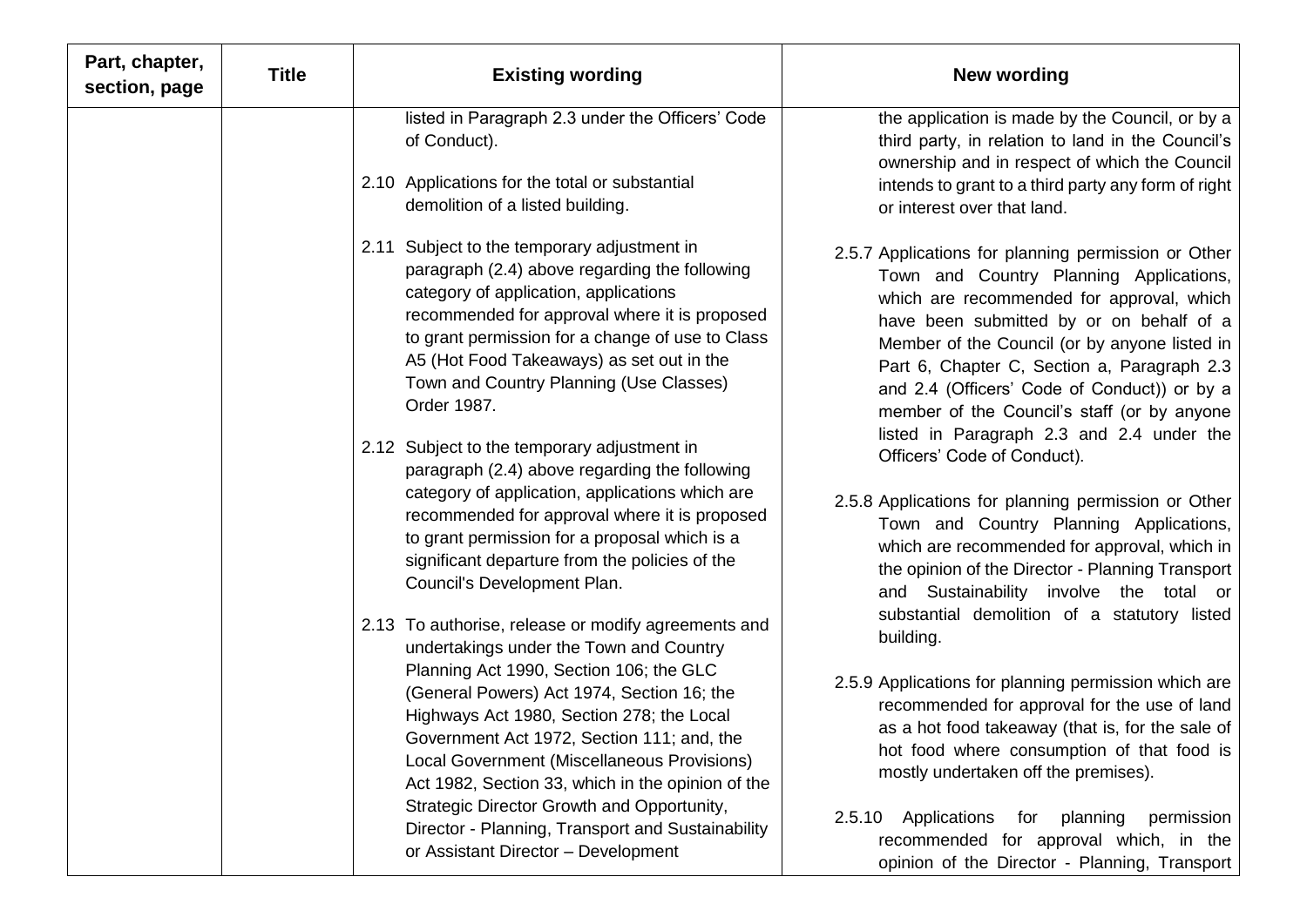| Part, chapter,<br>section, page | <b>Title</b> | <b>Existing wording</b>                                                                                                                                                                                                                                                                                                                                                                                                                                                                                                               | <b>New wording</b>                                                                                                                                                                                                                                                                                                                                                                                                                                                                                     |
|---------------------------------|--------------|---------------------------------------------------------------------------------------------------------------------------------------------------------------------------------------------------------------------------------------------------------------------------------------------------------------------------------------------------------------------------------------------------------------------------------------------------------------------------------------------------------------------------------------|--------------------------------------------------------------------------------------------------------------------------------------------------------------------------------------------------------------------------------------------------------------------------------------------------------------------------------------------------------------------------------------------------------------------------------------------------------------------------------------------------------|
|                                 |              | Management and Enforcement relate to<br>developments falling within any of the categories                                                                                                                                                                                                                                                                                                                                                                                                                                             | and Sustainability, constitute a departure from<br>the development plan when read as a whole.                                                                                                                                                                                                                                                                                                                                                                                                          |
|                                 |              | referred to at Paragraphs 2.3 (a), (b) or (c)<br>above, subject also to Paragraph 2.4, above,<br>(and irrespective of the type of any associated<br>planning application), but only when a written<br>request is made by a member of the Committee<br>or ward Member, and where such request is<br>agreed by the Chair of the Committee (in<br>consultation with the Director - Planning,<br>Transport and Sustainability or the Assistant<br>Director - Development Management and<br>Enforcement) that there is a material planning | Authorisation of entry into, release from or<br>2.5.11<br>modification of an obligation with a planning<br>purpose (including obligations under section<br>106 of the Town and Country Planning Act<br>1990 and<br>related powers) where that<br>obligation, in the opinion of the Director -<br>Planning, Transport and Sustainability, relates<br>to a type of proposed or existing development<br>that falls within any of the descriptions at<br>paragraphs $2.2.1(a)$ , (b) or (c) of these Terms |
|                                 |              | reason for doing so.                                                                                                                                                                                                                                                                                                                                                                                                                                                                                                                  | of Reference, but only if a written request is<br>made by a Member of the Committee or Ward<br>Member for the Committee to determine the                                                                                                                                                                                                                                                                                                                                                               |
|                                 |              | <b>Membership</b><br>Seven councillors.<br>3.1                                                                                                                                                                                                                                                                                                                                                                                                                                                                                        | matter and such request is agreed to by the<br>Chair of the Committee in consultation with the                                                                                                                                                                                                                                                                                                                                                                                                         |
|                                 |              | <b>Planning Committee Procedures</b><br><b>Guillotine</b>                                                                                                                                                                                                                                                                                                                                                                                                                                                                             | Director -<br>Planning,<br>Transport<br>and<br>Sustainability.                                                                                                                                                                                                                                                                                                                                                                                                                                         |
|                                 |              | The Chair will announce a provisional<br>4.1<br>timetable (showing how it is planned to<br>consider the business within two hours but<br>not exceeding three hours) at the beginning                                                                                                                                                                                                                                                                                                                                                  | 2.5.12 Any matter which the Committee in the<br>determination of an application resolves to<br>reserve to itself.                                                                                                                                                                                                                                                                                                                                                                                      |
|                                 |              | of the meeting, and seek to run the meeting<br>in accordance with that. The expectation is<br>that meetings will end after three hours, with                                                                                                                                                                                                                                                                                                                                                                                          | <b>Membership</b><br>3.<br>3.1 Seven councillors.                                                                                                                                                                                                                                                                                                                                                                                                                                                      |
|                                 |              | an absolute requirement to terminate within<br>three and three quarter hours.                                                                                                                                                                                                                                                                                                                                                                                                                                                         | <b>Planning Applications Committee Procedures</b><br>4.<br><b>Guillotine</b>                                                                                                                                                                                                                                                                                                                                                                                                                           |
|                                 |              | After two hours has elapsed the Chair will<br>4.2<br>advise the meeting if and how the timetable<br>for the remainder of the meeting has to be                                                                                                                                                                                                                                                                                                                                                                                        | The Chair will announce a provisional timetable at the<br>4.1<br>beginning of the meeting and seek to run the meeting<br>in accordance with that. The expectation is that<br>meetings will end after three hours, with an absolute                                                                                                                                                                                                                                                                     |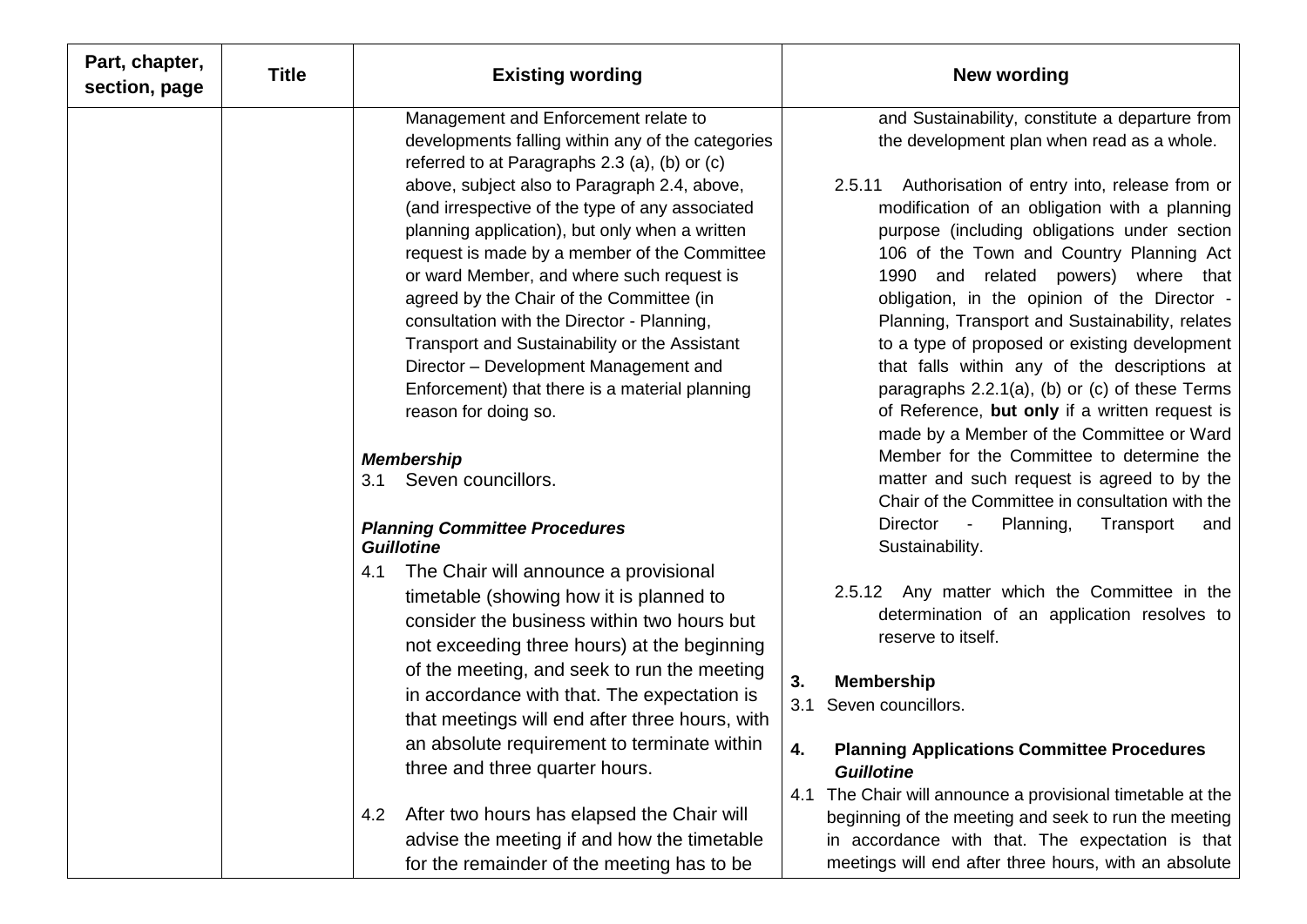| Part, chapter,<br>section, page | <b>Title</b> | <b>Existing wording</b>                                                                                                                                                                                                                                                                                                                                                                                                                                                                                                                                                                                                                                                                                                                                                                                                                                                                                                                                                       | <b>New wording</b>                                                                                                                                                                                                                                                                                                                                                                                                                                                                                                                                                                                                                                                                                                                                                                                                                                                                                                                                                                                                                                                                                                                                                                                                                                                                                                                                                                                                                                                                                                  |
|---------------------------------|--------------|-------------------------------------------------------------------------------------------------------------------------------------------------------------------------------------------------------------------------------------------------------------------------------------------------------------------------------------------------------------------------------------------------------------------------------------------------------------------------------------------------------------------------------------------------------------------------------------------------------------------------------------------------------------------------------------------------------------------------------------------------------------------------------------------------------------------------------------------------------------------------------------------------------------------------------------------------------------------------------|---------------------------------------------------------------------------------------------------------------------------------------------------------------------------------------------------------------------------------------------------------------------------------------------------------------------------------------------------------------------------------------------------------------------------------------------------------------------------------------------------------------------------------------------------------------------------------------------------------------------------------------------------------------------------------------------------------------------------------------------------------------------------------------------------------------------------------------------------------------------------------------------------------------------------------------------------------------------------------------------------------------------------------------------------------------------------------------------------------------------------------------------------------------------------------------------------------------------------------------------------------------------------------------------------------------------------------------------------------------------------------------------------------------------------------------------------------------------------------------------------------------------|
|                                 |              | revised, in order to deal with remaining<br>business and finish the meeting after three<br>hours.                                                                                                                                                                                                                                                                                                                                                                                                                                                                                                                                                                                                                                                                                                                                                                                                                                                                             | requirement to terminate within three and three<br>quarter hours of the published start time of the<br>meeting.                                                                                                                                                                                                                                                                                                                                                                                                                                                                                                                                                                                                                                                                                                                                                                                                                                                                                                                                                                                                                                                                                                                                                                                                                                                                                                                                                                                                     |
|                                 |              | After three hours has elapsed, the<br>4.3<br>Committee will agree by majority (by show<br>of hands) one or more of the following<br>options as is appropriate:<br>for items where no members of the<br>a.<br>public or Councillors are present to<br>make representations in accordance<br>with the procedure, and where no<br>amendments or requests to speak<br>have been submitted by Committee<br>Members, to decide on those items<br>without further debate:<br>to otherwise decide on which, if any,<br>b.<br>remaining business, can be completed<br>within the next 45 minutes, having<br>heard from all registered speakers.<br>Remaining business shall include<br>items on the agenda and any<br>amendments arising during the debate.<br>Amendments may be developed or<br>accepted by the Chair at their<br>discretion during the remainder of the<br>meeting; and,<br>by exception, to otherwise defer any<br>C.<br>remaining business to the next<br>meeting. | After three hours has elapsed, the Chair will decide<br>4.2<br>whether to invite the Committee to agree by majority<br>(by show of hands) to continue the meeting until no<br>later than three and three quarter hours from the<br>published start time of the meeting. In putting such a<br>proposal to the Committee the Chair will have regard<br>to the amount of business remaining to be concluded<br>and the likelihood of being able to complete an item<br>of business within the permitted duration of the<br>meeting.<br>No other motion relating to the procedure of the<br>4.3<br>meeting may be moved at this stage. The meeting<br>must end no later than three and three quarter hours<br>from the published start of the meeting irrespective of<br>whether the item of business being debated at that<br>time has been concluded. Any item(s) of business<br>not concluded during the meeting shall stand<br>deferred to a further meeting of the Committee.<br>People wishing to address the Committee<br>If applicants or their agents, members of the public<br>4.4<br>(whether wishing to support or oppose an<br>application), Ward Members or the Member of<br>Parliament for the constituency to which an item of<br>business relates wish to speak in relation to any item<br>on the published agenda that is not a pre-application<br>presentation, they must register to speak by<br>contacting Democratic Services by email or<br>telephone after the publication of the agenda and by |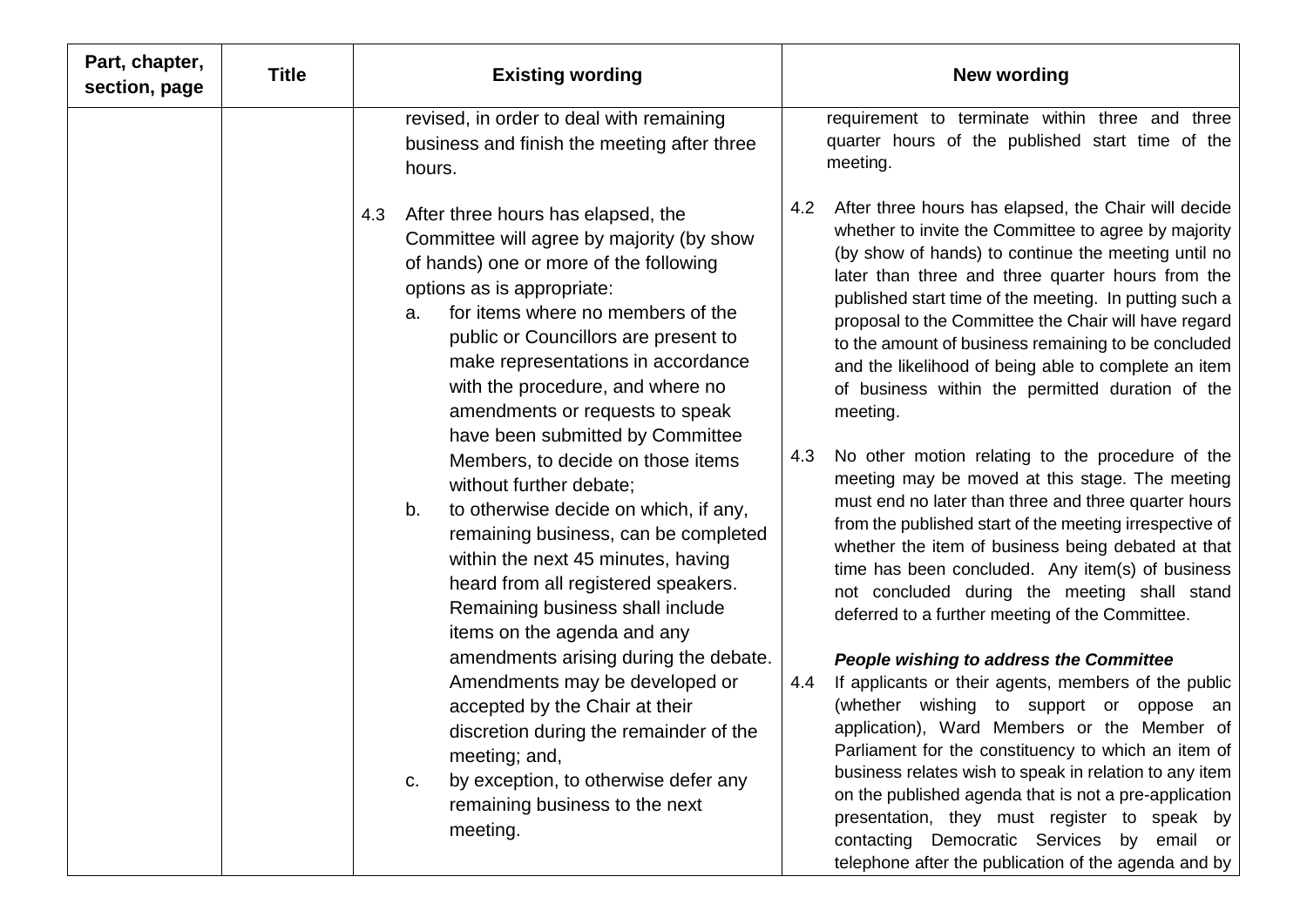| Part, chapter,<br>section, page | <b>Title</b> | <b>Existing wording</b>                                                                                                                                                                                                                                                                                                                                                                                                                                                                                                                                                                                                                                                                                                                                                                                                                                                                                                                                                                                                                                                                                                                                                                                                                                                           | <b>New wording</b>                                                                                                                                                                                                                                                                                                                                                                                                                                                                                                                                                                                                                                                                                                                                                                                                                                                                                                                                                                                                                                                                                                                                                                                                                                                                                                                                              |
|---------------------------------|--------------|-----------------------------------------------------------------------------------------------------------------------------------------------------------------------------------------------------------------------------------------------------------------------------------------------------------------------------------------------------------------------------------------------------------------------------------------------------------------------------------------------------------------------------------------------------------------------------------------------------------------------------------------------------------------------------------------------------------------------------------------------------------------------------------------------------------------------------------------------------------------------------------------------------------------------------------------------------------------------------------------------------------------------------------------------------------------------------------------------------------------------------------------------------------------------------------------------------------------------------------------------------------------------------------|-----------------------------------------------------------------------------------------------------------------------------------------------------------------------------------------------------------------------------------------------------------------------------------------------------------------------------------------------------------------------------------------------------------------------------------------------------------------------------------------------------------------------------------------------------------------------------------------------------------------------------------------------------------------------------------------------------------------------------------------------------------------------------------------------------------------------------------------------------------------------------------------------------------------------------------------------------------------------------------------------------------------------------------------------------------------------------------------------------------------------------------------------------------------------------------------------------------------------------------------------------------------------------------------------------------------------------------------------------------------|
|                                 |              | No other motion relating to the procedure of<br>4.4<br>the meeting may be moved at this stage.<br>The meeting must end no later than three<br>and three quarter hours from the scheduled<br>start of the meeting.<br><b>Speaking Rights</b><br>If members of the public (objectors,<br>4.5<br>supporters, applicants and agents) wish to<br>speak on an application they must contact<br>Democratic Services by email or telephone<br>by 12 noon on the working day before the<br>meeting. In doing so they must also outline<br>to Democratic Services the points they wish<br>to raise at the meeting (preferably in<br>writing). Up to three objectors, three<br>supporters (including applicants/agents) and<br>three Ward Members can address the<br>meeting for a maximum of two minutes<br>each.<br><b>Planning Code of Good Practice - Protocol for</b><br><b>Members of the Planning Applications Committee</b><br>This Protocol requires revision in light of the<br>5.1<br>changes in the rules relating to interests and<br>predetermination introduced by the Localism<br>Act 2011. Pending the adoption of a revised<br>Protocol, members of the Committee are<br>requested to seek advice from the Director<br>of Legal and Governance or their<br>representative. | no later than 12 noon on the working day before the<br>meeting. People registering to speak must also<br>outline to Democratic Services the points they wish<br>to raise at the meeting, where possible in writing.<br>Up to three objectors, three supporters (including<br>4.5<br>applicants/agents) and three Ward Members can<br>register to address the meeting for a maximum of two<br>minutes each.<br>4.6<br>If more objectors and/or more supporters wish to<br>register to speak than there are speaking slots<br>available, the objectors and/or supporters (as the<br>case may be) must resolve between them who will<br>speak and ensure that Democratic Services is<br>advised accordingly.<br>If a Ward Member wishes to speak but is unable to<br>4.7<br>attend the meeting, they may nominate a substitute<br>Member of the Council to address the Committee on<br>their behalf.<br>The MP for the constituency to which an item of<br>4.8<br>business relates can address the meeting for a<br>maximum of two minutes.<br>4.9<br>If a Neighbouring Ward Member wishes to address<br>the meeting for a maximum of two minutes they must<br>first register to speak by following the procedure at<br>paragraph 4.4 and the Chair will decide at their<br>discretion whether to allow any Neighbouring Ward<br>Member(s) to address the meeting. |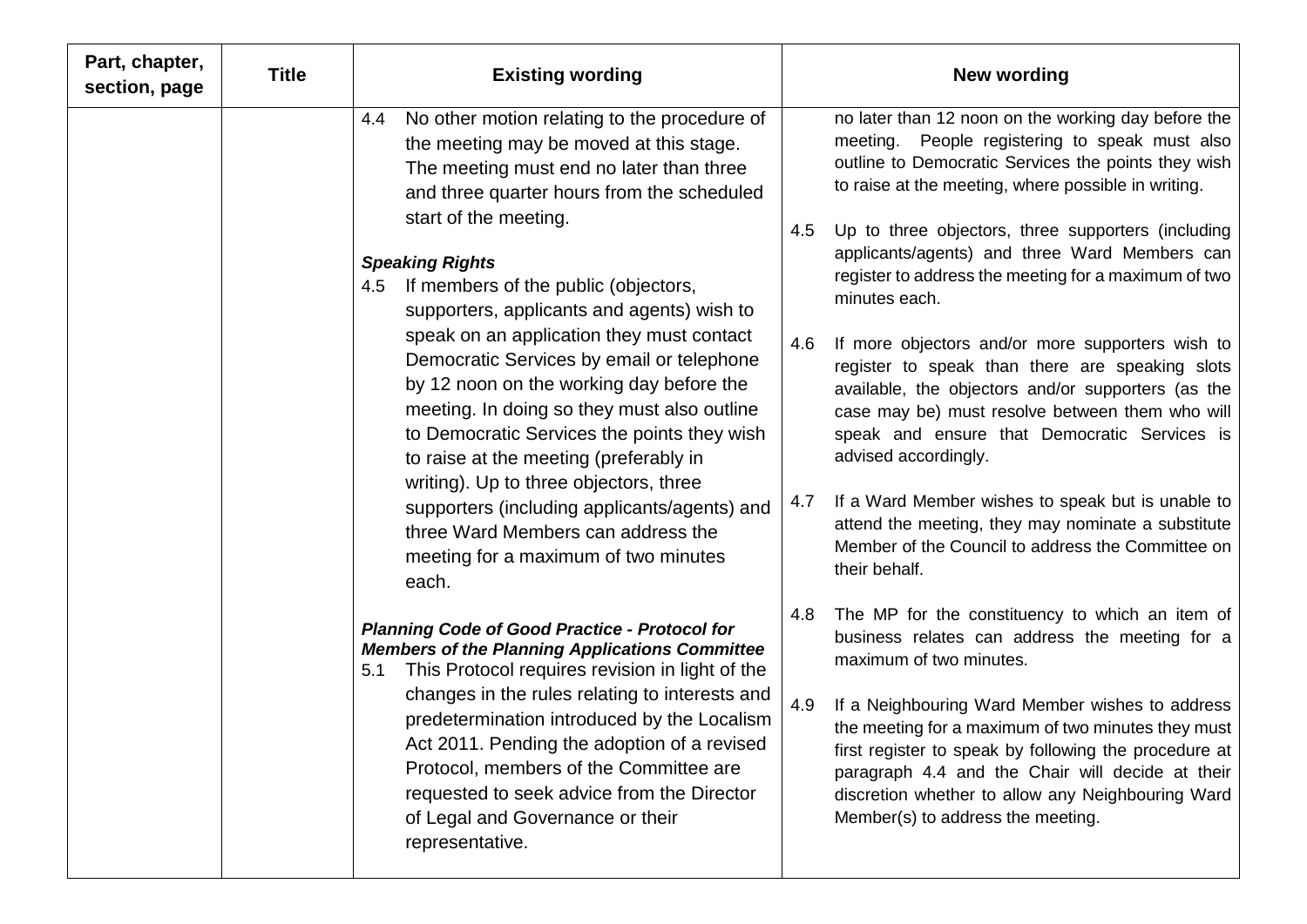| <b>Purpose of this Protocol</b><br>The purpose of this Protocol is to ensure<br>5.2<br>that in the planning process there are no<br>grounds for suggesting that a decision has<br>been biased, not impartial or not well<br>founded in any way.<br>The role of members of the Planning<br>5.3<br>Applications Committee is to make planning<br>decisions openly, impartially, with sound<br>judgement and for justifiable planning | 4.10 Objectors who address the meeting may call upon<br>(between the objectors collectively) up to three<br>specialists to address the meeting if so invited by the<br>Chair, for example in response to Members'<br>questions. Supporters who address the meeting may<br>call upon (between the supporters collectively) up to<br>three specialists to address the meeting if so invited<br>by the Chair, for example in response to Members'<br>The Chair will invite objectors and<br>questions.<br>supporters to inform the meeting before speaking<br>begins whether such specialists are in attendance |
|------------------------------------------------------------------------------------------------------------------------------------------------------------------------------------------------------------------------------------------------------------------------------------------------------------------------------------------------------------------------------------------------------------------------------------|--------------------------------------------------------------------------------------------------------------------------------------------------------------------------------------------------------------------------------------------------------------------------------------------------------------------------------------------------------------------------------------------------------------------------------------------------------------------------------------------------------------------------------------------------------------------------------------------------------------|
| reasons.<br>This Protocol applies to Members at all<br>5.4                                                                                                                                                                                                                                                                                                                                                                         | and if so, their names and area of specialism.<br>4.11 The Chair may at their discretion decide to allow a<br>variation to the procedures for people to address a                                                                                                                                                                                                                                                                                                                                                                                                                                            |
| times when involving themselves in the<br>planning process, including meetings of the<br>Planning Applications Committee, meetings<br>with officers, site visits and meetings with<br>developers and objectors.                                                                                                                                                                                                                    | meeting of the Committee and if they do so decide,<br>they shall inform the meeting of the variation and the<br>reason for it.<br><b>Voting</b><br>4.12 Voting will be by majority by show of hands.                                                                                                                                                                                                                                                                                                                                                                                                         |
| This Protocol supplements the Members'<br>5.5<br>Code of Conduct for the purposes of<br>planning control. Any breaches of the<br>protocol will be treated as if they were<br>breaches of the Members' Code of Conduct<br>on the basis that any breach may bring the<br>Council or Member into disrepute.                                                                                                                           | 4.13 To be able to vote a Member of the Committee must<br>be physically present in the Committee room<br>throughout the whole of the<br>Committee's<br>consideration of that item, including any officer<br>presentation and any public speaking.<br>4.14 In the event of an equality of votes, the Chair has an                                                                                                                                                                                                                                                                                             |
| <b>Member Training</b>                                                                                                                                                                                                                                                                                                                                                                                                             | additional casting vote.                                                                                                                                                                                                                                                                                                                                                                                                                                                                                                                                                                                     |
| All members of the Planning Applications<br>5.6<br>Committee, including substitute members,<br>must attend member training sessions<br>provided by the Council. A programme of<br>regular training sessions will be provided                                                                                                                                                                                                       | Procedures for reporting of material to the<br>Committee after publication of the agenda<br>4.15 Subject to paragraph 4.17 below where, after the<br>publication of the agenda for a meeting, officers<br>consider it necessary to amend and/or update the                                                                                                                                                                                                                                                                                                                                                   |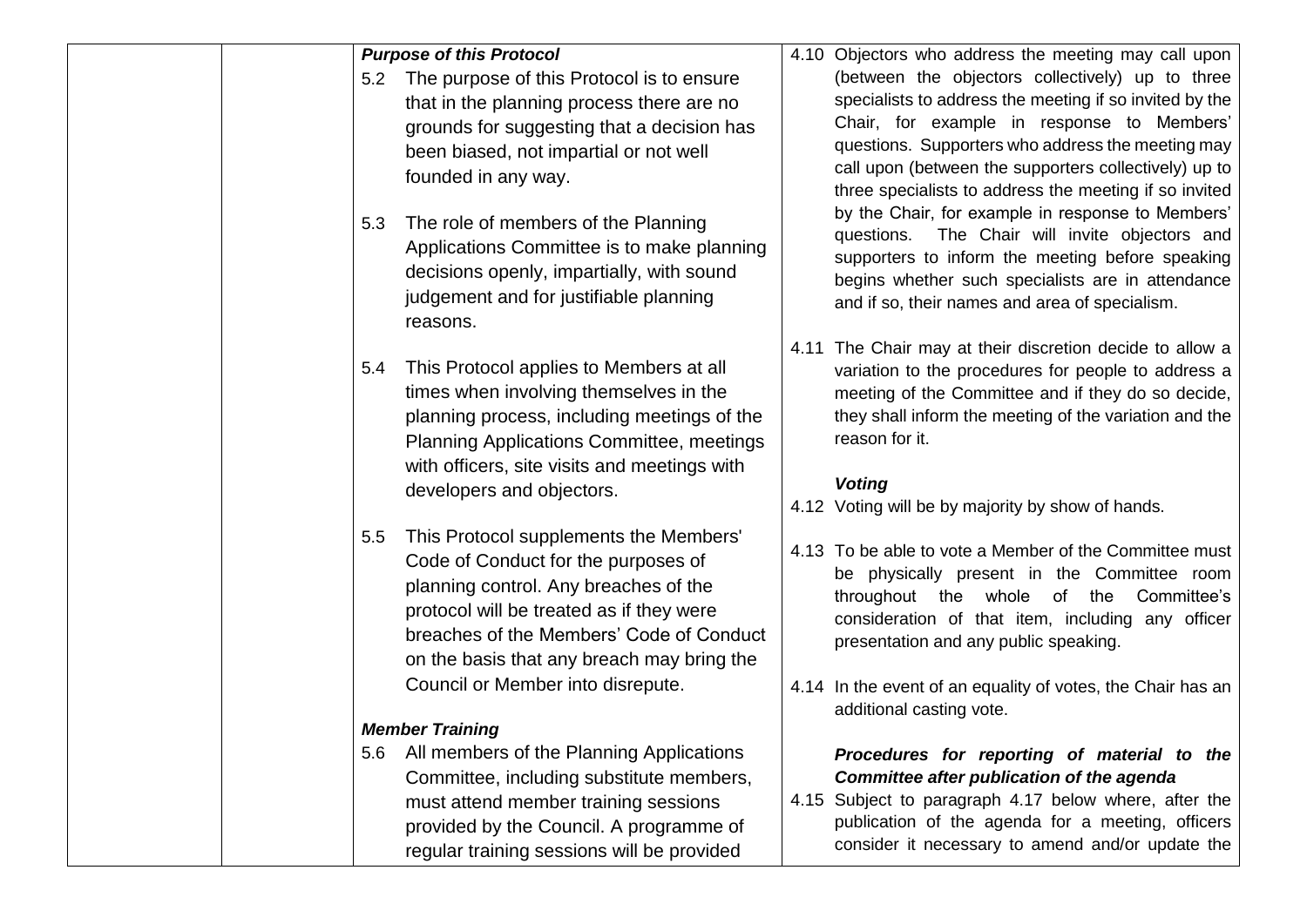| Part, chapter,<br>section, page | <b>Title</b> | <b>Existing wording</b>                                                                                                                                                                                                                                                                                                                                     | <b>New wording</b>                                                                                                                                                                                                                                                                                                                                                                                                                                                                                                                                                          |
|---------------------------------|--------------|-------------------------------------------------------------------------------------------------------------------------------------------------------------------------------------------------------------------------------------------------------------------------------------------------------------------------------------------------------------|-----------------------------------------------------------------------------------------------------------------------------------------------------------------------------------------------------------------------------------------------------------------------------------------------------------------------------------------------------------------------------------------------------------------------------------------------------------------------------------------------------------------------------------------------------------------------------|
|                                 |              | with the aim of ensuring that no member of<br>the Planning Applications Committee<br>(including substitutes) attends the meeting<br>without having had the benefit of appropriate<br>training.                                                                                                                                                              | published report, an addendum report may be<br>prepared or, where that is not possible, the meeting<br>will be advised verbally.<br>4.16 If required, a first addendum report will normally be<br>published on the Friday before the Committee                                                                                                                                                                                                                                                                                                                              |
|                                 |              | <b>Declarations of Interest</b><br>5.7 Particular care should be taken by members<br>of the Planning Applications Committee<br>when declaring interests because of the<br>large amount of interest in, and potential<br>financial consequences of many planning                                                                                             | meeting. If required, a second addendum report will<br>normally be published on the Monday before the<br>Committee meeting.<br>If, exceptionally, officers<br>consider any further addendum report is necessary,<br>it will be published as far in advance of the meeting<br>as possible.                                                                                                                                                                                                                                                                                   |
|                                 |              | decisions.<br>Within 28 days of becoming a member, you<br>5.8<br>must notify the Monitoring Officer of any<br>'Disclosable Pecuniary Interests'. Part 6,<br>Chapter C, Section b of the Members' Code<br>of Conduct provides guidance on the<br>definition of 'Disclosable Pecuniary<br>Interests'.<br>If you have a Disclosable Pecuniary Interest:<br>5.9 | 4.17 A published report may need to be updated where<br>material is received after the publication of the<br>agenda which officers consider needs to be brought<br>to the attention of the Committee. In order that<br>officers have sufficient time to review any material<br>that is received after the publication of the agenda,<br>material that is received after 12 noon on the day<br>before the meeting will not generally be reported to<br>the Committee. The Director - Planning, Transport<br>and Sustainability has an absolute discretion in this<br>regard. |
|                                 |              | you should not take part in the<br>а.<br>consideration of any planning<br>application. You should not attend any<br>site visits. You should not participate,<br>or give the appearance of trying to<br>participate, in the making of any<br>decision on the matter;                                                                                         | 4.18 Material of any kind must not be distributed during the<br>Committee meeting to Members of the Committee by<br>anyone who is not an officer, unless permission to do<br>so is expressly given by the Chair.<br><b>Site Visits</b><br>4.19 Site visits are for Members of the Committee to                                                                                                                                                                                                                                                                              |
|                                 |              |                                                                                                                                                                                                                                                                                                                                                             | observe the site and gain a better understanding of<br>the impact of the proposal. They are intended to:                                                                                                                                                                                                                                                                                                                                                                                                                                                                    |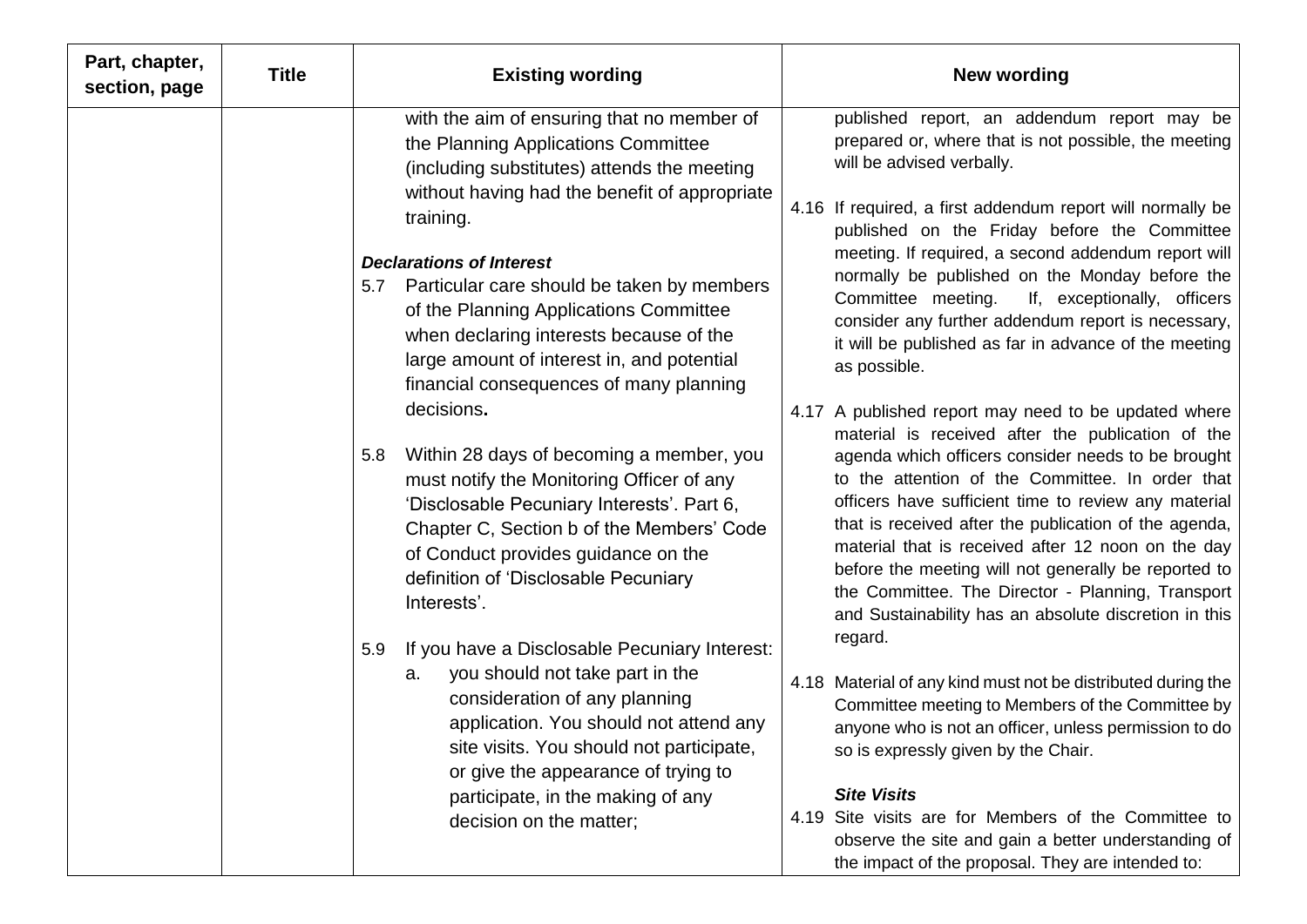| Part, chapter,<br>section, page | <b>Title</b> | <b>Existing wording</b><br><b>New wording</b>                                                                                                                                                                                                                                                                                                                                                                                                                                                                                                                                                                                                                                                                                                                                                                                                                                                                                                                                                                                                                                                                                                               |
|---------------------------------|--------------|-------------------------------------------------------------------------------------------------------------------------------------------------------------------------------------------------------------------------------------------------------------------------------------------------------------------------------------------------------------------------------------------------------------------------------------------------------------------------------------------------------------------------------------------------------------------------------------------------------------------------------------------------------------------------------------------------------------------------------------------------------------------------------------------------------------------------------------------------------------------------------------------------------------------------------------------------------------------------------------------------------------------------------------------------------------------------------------------------------------------------------------------------------------|
|                                 |              | you should not lobby fellow members<br>be fact-finding exercises;<br>b.<br>a.<br>allow Members to ask officers questions about<br>b.<br>of the Planning Applications<br>the development;<br>Committee or those involved in the<br>enable officers to point out relevant features<br>C.<br>process. You should not discuss the<br>and factors for consideration at the committee;<br>matter with fellow members; and,<br>and,<br>you should not seek or accept any<br>C.<br>let Members see plans in the context of the site.<br>d.<br>preferential treatment or place yourself<br>in a position that could lead the public<br>4.20 The decision whether to have a site visit is made by<br>to think that you are receiving<br>the Chair, in consultation with the Director - Planning,<br>preferential treatment because of your<br>Transport and Sustainability:<br>position as a councillor.<br>a site visit should only occur where the benefit<br>a.<br>is clear and substantial; it is only likely to be                                                                                                                                               |
|                                 |              | necessary if the impact of the proposed<br>5.10 When making your own application or when<br>development is difficult to visualise from the<br>acting as agent for another you should take<br>plans and any supporting material, including<br>no part in the decision-making process.<br>photographs taken by officers;                                                                                                                                                                                                                                                                                                                                                                                                                                                                                                                                                                                                                                                                                                                                                                                                                                      |
|                                 |              | a site visit can be requested in writing by a<br>b.<br>5.11 If you are present at a meeting of the<br>Member of the Committee and the request<br>Planning Applications Committee and you<br>must be agreed by the Chair in consultation<br>have a disclosable pecuniary interest in any<br>with the Director - Planning, Transport and<br>matter to be considered or being considered<br>Sustainability; and,<br>at the meeting:<br>a request for a site visit should be made as<br>C.<br>you may not participate in any<br>a.<br>early as possible in the life of the planning<br>discussion of the matter at the<br>application to prevent delays<br>to<br>the<br>meeting;<br>determination of the application. A record of the<br>you may not participate in any vote<br>b.<br>reasons why a site visit is considered<br>necessary should be kept on the planning<br>taken on the matter at the meeting;<br>application file.<br>if the interest is not registered, you<br>C.<br>must disclose the interest to the<br>4.21 A site visit will normally take place on the Saturday<br>meeting; and,<br>morning immediately before the committee which will |
|                                 |              | if the interest is not registered and is<br>d.<br>consider the matter. An alternative date could be<br>not the subject of a pending<br>arranged with the agreement of the Chair.                                                                                                                                                                                                                                                                                                                                                                                                                                                                                                                                                                                                                                                                                                                                                                                                                                                                                                                                                                            |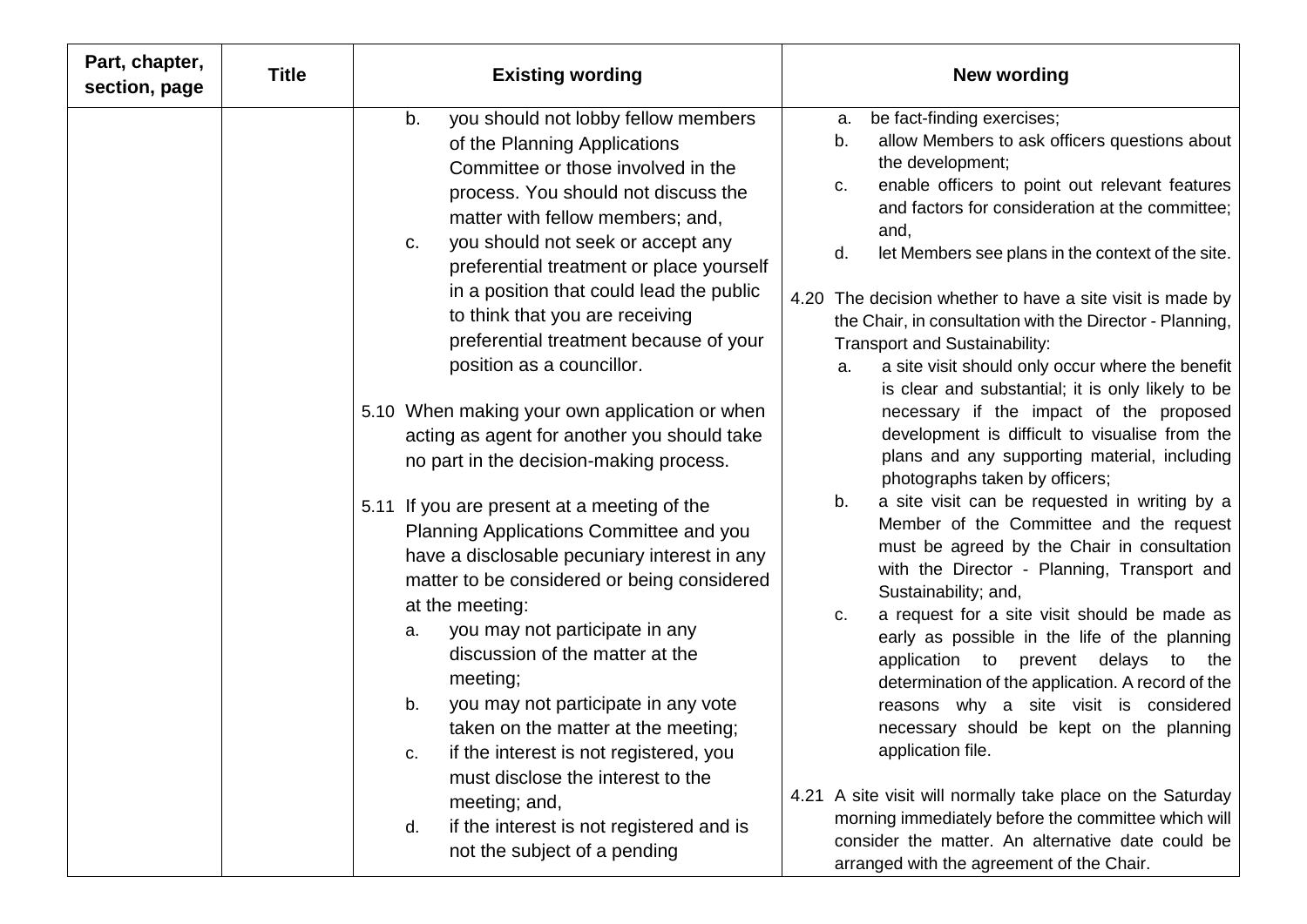| Part, chapter,<br>section, page | <b>Title</b> | <b>Existing wording</b>                                                                                                                                                                                                                                                                                                                                                                                                                                                                                                   | <b>New wording</b>                                                                                                                                                                                                                                                                                                                                                                                                                                                                                                                                                                                                                                                                                              |
|---------------------------------|--------------|---------------------------------------------------------------------------------------------------------------------------------------------------------------------------------------------------------------------------------------------------------------------------------------------------------------------------------------------------------------------------------------------------------------------------------------------------------------------------------------------------------------------------|-----------------------------------------------------------------------------------------------------------------------------------------------------------------------------------------------------------------------------------------------------------------------------------------------------------------------------------------------------------------------------------------------------------------------------------------------------------------------------------------------------------------------------------------------------------------------------------------------------------------------------------------------------------------------------------------------------------------|
|                                 |              | notification, you must notify the<br>Monitoring Officer of the interest within<br>28 days.<br>In addition, Procedure Paragraph 3.2 (see<br>Part 4, Chapter B, Section d) requires you to<br>leave the room where the meeting is held<br>while any discussion or voting takes place.                                                                                                                                                                                                                                       | Attendance at the site visit<br>4.22 Site visits should be attended by Members of the<br>Committee and officers:<br>where permission is needed to go on to private<br>a.<br>land, contact will be made with the owner by<br>officers. Other than for reasons of access, the<br>arrangements for site visits will not normally be                                                                                                                                                                                                                                                                                                                                                                                |
|                                 |              | <b>Impartiality</b><br>5.12 Whilst you may be aware of the views of<br>others and of your party in particular, it is<br>your responsibility alone to decide what view<br>to take on any question which councillors<br>have to decide. You must approach<br>decision-making with an open mind in the<br>sense that you must have regard to all<br>material considerations and be prepared to<br>change your views if persuaded that you<br>should after consideration of the relevant<br>material planning considerations. | publicised or made known to applicants, agents<br>parties except in exceptional<br>or third<br>circumstances. In such circumstances, officers<br>have discretion to invite one representative of<br>the applicant to be present but only to answer<br>any questions if Members require further context<br>which the officer cannot provide. The applicant<br>must notify the planning officer prior to the site<br>visit who will be attending on their behalf;<br>objectors are not to be invited, except in<br>b.<br>exceptional circumstances where the Chair<br>agrees that there is information which cannot<br>be provided by officers, and which it is<br>necessary to receive on site and which is only |
|                                 |              | 5.13 Voting along political lines is not a material<br>consideration to the grant of planning<br>permission and serves to make the debate<br>at the Planning Applications Committee<br>meaningless. Agreed voting in the<br>consideration of a planning application has<br>been held to be maladministration by the<br>Ombudsman.                                                                                                                                                                                         | likely to be able to be provided by an objector;<br>a site visit is not a part of the formal<br>C.<br>determination of the planning application and<br>therefore the public attendance and speaking<br>rights of the formal Committee do not apply;<br>and,<br>d.<br>in circumstances where the public may need to<br>be involved $-$ e.g. to gain access to a property<br>to view a site from a particular vantage point,<br>officers will arrange this. Members of the public                                                                                                                                                                                                                                 |
|                                 |              | 5.14 With regard to any group discussions that<br>fall short of party group voting, it should be                                                                                                                                                                                                                                                                                                                                                                                                                          | shall be present only to grant access to<br>premises and to answer factual questions.                                                                                                                                                                                                                                                                                                                                                                                                                                                                                                                                                                                                                           |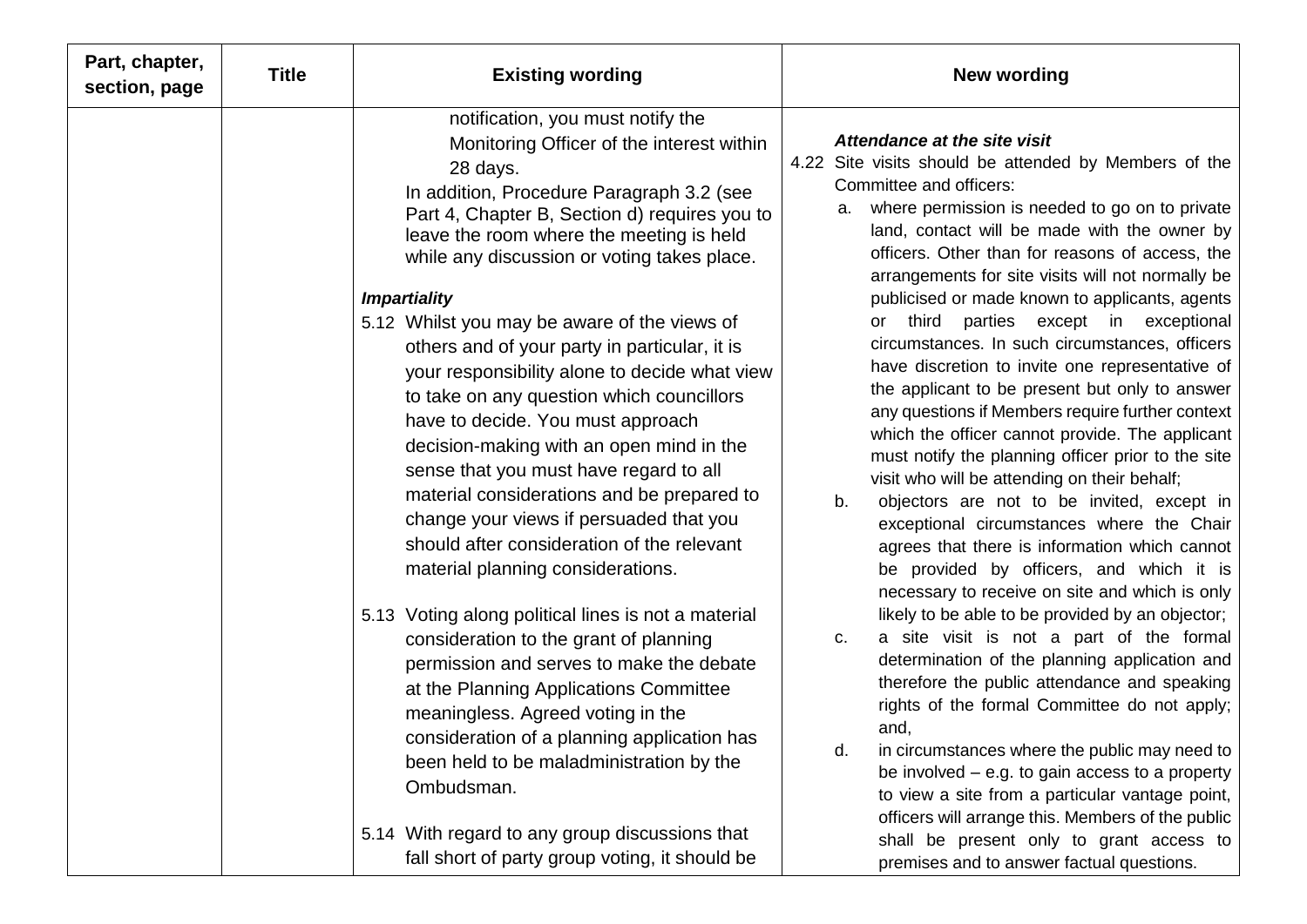| Part, chapter,<br>section, page | <b>Title</b> | <b>Existing wording</b>                                                                                                                                                                                                                                                                                                                                                                                                                                                                                                                                         | <b>New wording</b>                                                                                                                                                                                                                                                                                                                                                                                                                                                                                                                                                                              |
|---------------------------------|--------------|-----------------------------------------------------------------------------------------------------------------------------------------------------------------------------------------------------------------------------------------------------------------------------------------------------------------------------------------------------------------------------------------------------------------------------------------------------------------------------------------------------------------------------------------------------------------|-------------------------------------------------------------------------------------------------------------------------------------------------------------------------------------------------------------------------------------------------------------------------------------------------------------------------------------------------------------------------------------------------------------------------------------------------------------------------------------------------------------------------------------------------------------------------------------------------|
|                                 |              | remembered that the public perception of<br>your behaviour is important. It is not enough<br>to avoid actual impropriety; you should avoid<br>any occasion for suspicion and any<br>appearance of improper conduct.                                                                                                                                                                                                                                                                                                                                             | <b>Conduct of the site visit</b><br>4.23 The purpose, format, issues for consideration and<br>standards of conduct should be made clear by the<br>Chair at the outset and adhered to throughout the<br>visit.                                                                                                                                                                                                                                                                                                                                                                                   |
|                                 |              | Lobbying<br>5.15 If you are lobbied in connection with a<br>planning application, at whatever stage of<br>that application you should suggest to those                                                                                                                                                                                                                                                                                                                                                                                                          | 4.24 All Members attending the site visit should remain<br>together as a group to ensure that they all receive the<br>same information.                                                                                                                                                                                                                                                                                                                                                                                                                                                         |
|                                 |              | who are lobbying you that they contact the<br>relevant officer in order that their opinions<br>can be included in the officer's report to the<br>Committee. You should not normally<br>express an opinion in relation to a planning<br>application until the matter is presented to<br>the Committee. However, if in exceptional<br>circumstances you feel compelled to<br>express an opinion, you should make it clear<br>that your views are provisional and that you<br>will only make up your mind once you have<br>heard all the facts and evidence at the | 4.25 Officers will explain the submitted plans and<br>proposals in relation to the site and any relevant<br>neighbouring land. Members of the Committee may<br>ask questions of those present to establish matters of<br>fact and inform their consideration of the application.<br>4.26 Members should not hear representations by any<br>party at the site visit. Where a Member is approached<br>by the applicant or a third party, the party should be<br>advised that they should make representations in<br>writing to the authority and direct them to or inform<br>the officer present. |
|                                 |              | Planning Applications Committee meeting.<br>5.16 Explain to those lobbying or attempting to<br>lobby you that, whilst you can listen to what<br>is said, it prejudices your impartiality to<br>express a firm point of view or an intention<br>to vote one way or another.                                                                                                                                                                                                                                                                                      | <b>Reporting on the site visit</b><br>4.27 A note of the visit should be kept by Officers. It should<br>include:<br>a. the date and time of the visit;<br>the names of all present; and,<br>b.<br>a note of any questions asked by Members and<br>C.<br>the responses provided by officers during the<br>visit so that all Members have the same<br>information.                                                                                                                                                                                                                                |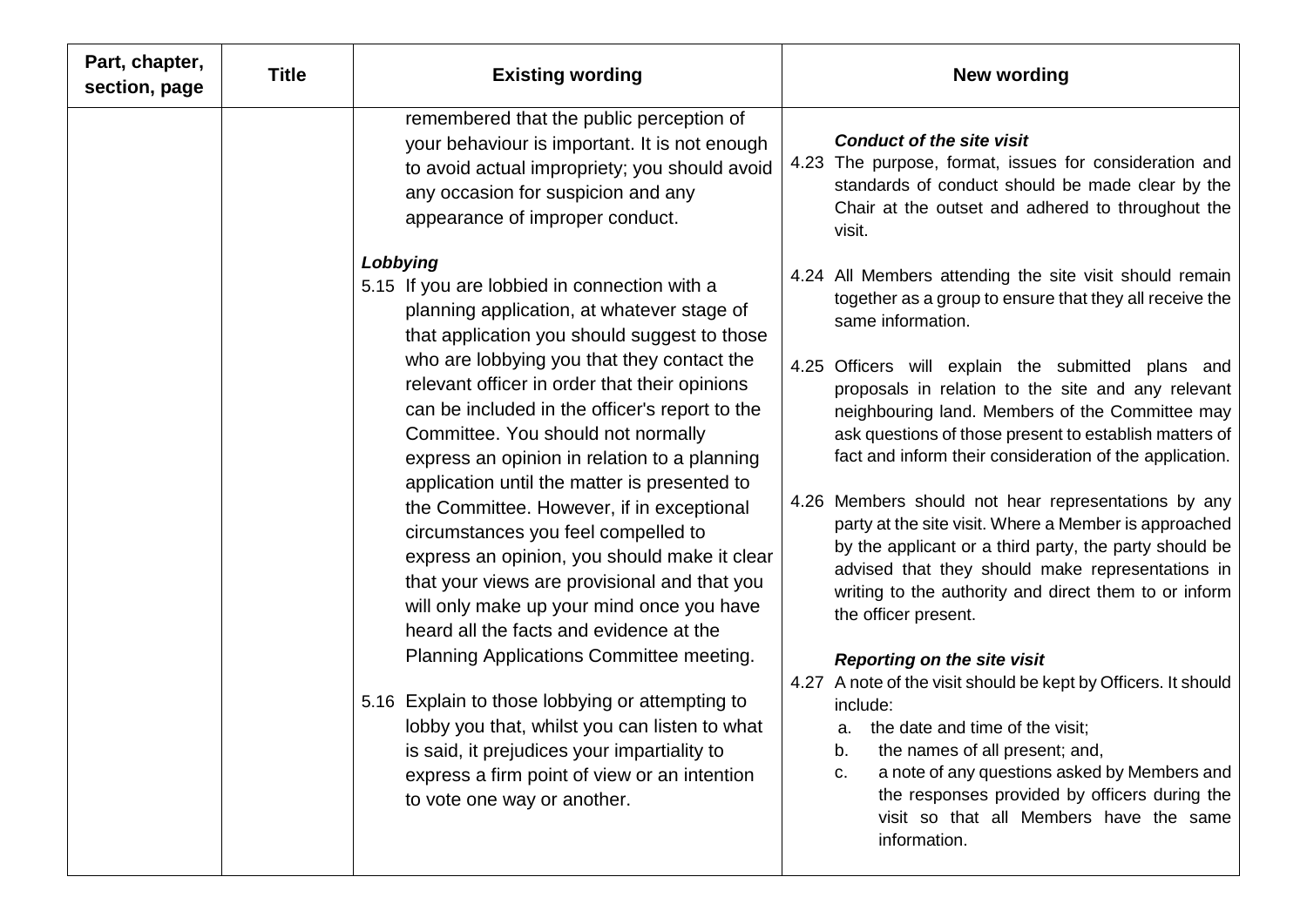| Part, chapter,<br>section, page | <b>Title</b> | <b>Existing wording</b><br><b>New wording</b>                                                                                                                                                                                                                                                                                                                                                                                                                                                                                                                                                                                                                                                                                                                                                                                                                                                                                                                                                                                                                                                                                                                                                                                                                                                                                                                                                                       |  |
|---------------------------------|--------------|---------------------------------------------------------------------------------------------------------------------------------------------------------------------------------------------------------------------------------------------------------------------------------------------------------------------------------------------------------------------------------------------------------------------------------------------------------------------------------------------------------------------------------------------------------------------------------------------------------------------------------------------------------------------------------------------------------------------------------------------------------------------------------------------------------------------------------------------------------------------------------------------------------------------------------------------------------------------------------------------------------------------------------------------------------------------------------------------------------------------------------------------------------------------------------------------------------------------------------------------------------------------------------------------------------------------------------------------------------------------------------------------------------------------|--|
|                                 |              | 5.17 Do not accept gifts or hospitality wherever<br><b>Technical Briefings</b><br>4.28 Technical briefings may be arranged where officers<br>possible. If a degree of hospitality is<br>consider that the Members of the Committee and<br>unavoidable, ensure it is of a minimum; its<br>Ward Members will be assisted by a briefing. The<br>acceptance is declared as soon as possible<br>briefing may deal with the application as a whole or<br>and remember to register the gift or<br>with specific issues only. The applicant will have the<br>hospitality where its value is over £25 in<br>opportunity to attend the briefing and give a<br>accordance with the Gifts and Hospitality<br>presentation.<br><b>Protocol for Councillors.</b>                                                                                                                                                                                                                                                                                                                                                                                                                                                                                                                                                                                                                                                                  |  |
|                                 |              | 4.29 The purpose of technical briefings is to provide<br>5.18 Unless you have a Disclosable Pecuniary<br>information to Members and for them to seek<br>Interest this Protocol does not prevent you<br>clarification in aspects of the planning application.<br>from:<br>Technical briefings are not an opportunity to consider<br>being able to listen/receive viewpoints<br>the merits of the application. Members should not<br>a.<br>treat the technical briefing as an opportunity to<br>from residents or other interested<br>debate the application ahead of the relevant Planning<br>parties;<br>Application Committee meeting, although Members<br>expressing a view about the merits of<br>b.<br>can ask questions for information and clarification.<br>an application to residents, interested<br>parties, other members or appropriate<br>4.30 The briefing will be led by the Chair.<br>officers, provided they do not consist of<br>or amount to pre-judging the issue and<br>4.31 Officers will invite the applicant and/or their advisors<br>you make clear you are keeping an<br>to attend the technical briefing; however, technical<br>open mind; and,<br>briefings are not open to members of the public or to<br>seeking information through<br>objectors, unless they are invited by officers.<br>C.<br>appropriate channels.<br>4.32 Minutes will be kept of technical briefings and placed |  |
|                                 |              | on the case file.<br>5.19 Whenever you enter into correspondence,<br>including emails, with officers in relation to a<br>particular planning application or related<br>matter, such as enforcement, it is important<br>that you do not copy the correspondence to<br>any residents or other interested parties                                                                                                                                                                                                                                                                                                                                                                                                                                                                                                                                                                                                                                                                                                                                                                                                                                                                                                                                                                                                                                                                                                      |  |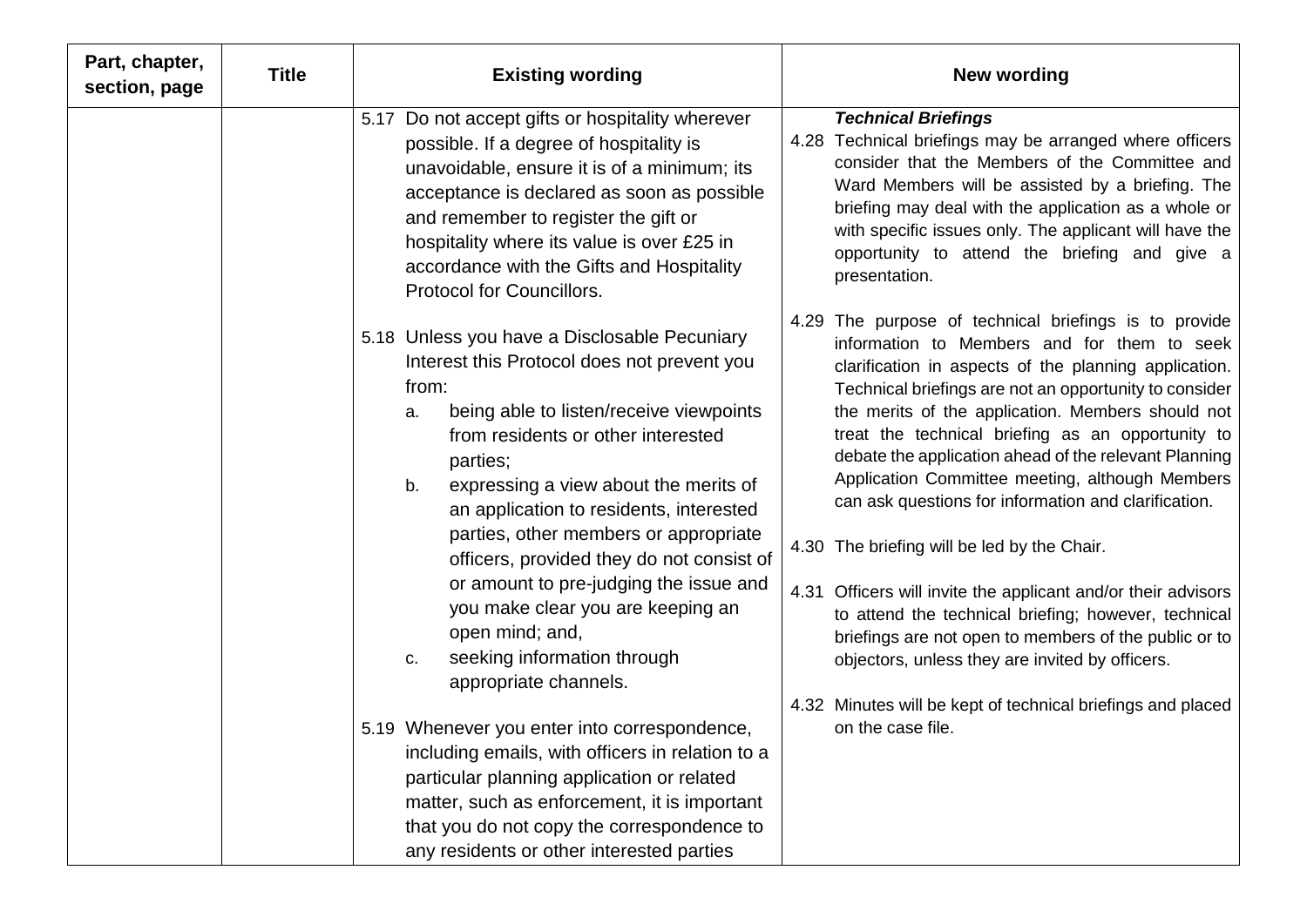| Part, chapter,<br>section, page | <b>Title</b> | <b>Existing wording</b>                                                                                                                                                                                                                                                  | <b>New wording</b>                                                                                                                                                                                                                                                                                                                               |
|---------------------------------|--------------|--------------------------------------------------------------------------------------------------------------------------------------------------------------------------------------------------------------------------------------------------------------------------|--------------------------------------------------------------------------------------------------------------------------------------------------------------------------------------------------------------------------------------------------------------------------------------------------------------------------------------------------|
|                                 |              | without the prior agreement of the officer.<br>This is to ensure that officers have sufficient<br>time to provide appropriate advice and to<br>avoid any risk of prejudice to the outcome of<br>the application or related matter.<br><b>Representing Ward Interests</b> | Planning Code of Good Practice - Protocol for<br>5.<br><b>Members</b><br>of<br><b>Planning</b><br><b>Applications</b><br>the<br><b>Committee</b><br><b>Purpose of this Protocol</b><br>5.1 The purpose of this Protocol is to ensure that in the<br>planning process there are no grounds for<br>suggesting that a decision has been biased, not |
|                                 |              | 5.20 If you respond to lobbying in connection with<br>a planning application in your ward by<br>deciding publicly to support a particular<br>outcome, and campaign actively for it, you<br>should make an open declaration at the<br>meeting and not vote.               | impartial or not well founded in any way.<br>5.2<br>The role of Members of the Planning Applications<br>Committee is to make planning decisions openly,<br>impartially, with sound judgement and for justifiable<br>planning reasons.                                                                                                            |
|                                 |              | 5.21 If you have decided to support a particular<br>item, and you do not have a Disclosable<br>Pecuniary Interest, you may exercise your<br>right to speak at the meeting as a ward<br>member to represent your views or those of                                        | This Protocol applies to Members at all times when<br>5.3<br>involving themselves in the planning process,<br>including meetings of the Planning Applications<br>Committee, meetings with officers, site visits and<br>meetings with developers and objectors.                                                                                   |
|                                 |              | local residents. If you do so:<br>you should advise Democratic<br>a.<br>Services at the meeting that you wish<br>to speak in this capacity before the<br>commencement of the item; and,<br>you should remove yourself from the<br>b.                                     | This Protocol supplements the Members' Code of<br>5.4<br>Conduct for the purposes of planning control. Any<br>breaches of the protocol will be treated as if they were<br>breaches of the Members' Code of Conduct on the<br>basis that any breach may bring the Council or<br>Member into disrepute.                                            |
|                                 |              | member seating area for the duration<br>of that item.                                                                                                                                                                                                                    | <b>Member Training</b><br>All Members of the Planning Applications Committee,<br>5.5<br>including substitute Members, must attend Member                                                                                                                                                                                                         |
|                                 |              | 5.22 If you do have a Disclosable Pecuniary<br>Interest you must not be present in the room<br>when that item on the agenda is being                                                                                                                                     | training sessions provided by the Council. A<br>programme of regular training sessions will be<br>provided with the aim of ensuring that no Member of<br>the Planning Applications Committee (including                                                                                                                                          |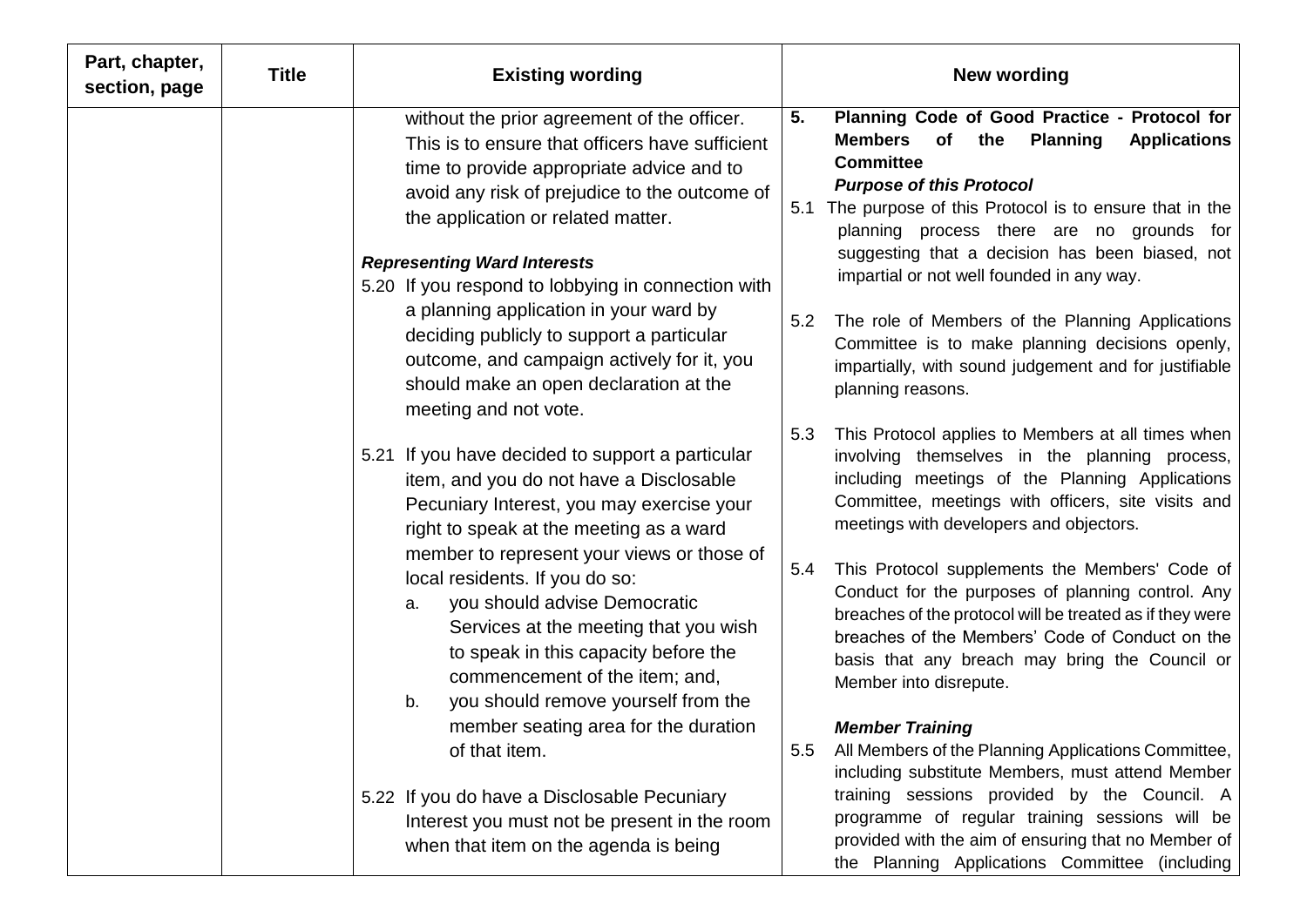| Part, chapter,<br>section, page | <b>Title</b> | <b>Existing wording</b>                                                                                                                                                                                                                                                                                                                                                                                                                                                                                                                                                                                                                                                                                                                                                                                                                                                                                                                                                                                                                                 | <b>New wording</b>                                                                                                                                                                                                                                                                                                                                                                                                                                                                                                                                                                                                                                                                                                                                                                                                                                                                                                                                                                                                                                                                                                                                                                                                                                                                                                                  |
|---------------------------------|--------------|---------------------------------------------------------------------------------------------------------------------------------------------------------------------------------------------------------------------------------------------------------------------------------------------------------------------------------------------------------------------------------------------------------------------------------------------------------------------------------------------------------------------------------------------------------------------------------------------------------------------------------------------------------------------------------------------------------------------------------------------------------------------------------------------------------------------------------------------------------------------------------------------------------------------------------------------------------------------------------------------------------------------------------------------------------|-------------------------------------------------------------------------------------------------------------------------------------------------------------------------------------------------------------------------------------------------------------------------------------------------------------------------------------------------------------------------------------------------------------------------------------------------------------------------------------------------------------------------------------------------------------------------------------------------------------------------------------------------------------------------------------------------------------------------------------------------------------------------------------------------------------------------------------------------------------------------------------------------------------------------------------------------------------------------------------------------------------------------------------------------------------------------------------------------------------------------------------------------------------------------------------------------------------------------------------------------------------------------------------------------------------------------------------|
|                                 |              | considered regardless of whether or not you<br>are a member of the Committee. Further a<br>member of the Committee with a<br>Disclosable Pecuniary Interests must not be<br>present at any pre-agenda or other meeting<br>of members whilst the item is being<br>discussed.<br><b>Contact with Applicants/Developers</b><br>5.23 Refer applicants/developers who approach<br>you for planning or procedural advice to<br>officers wherever practicable.<br>5.24 Do not agree to a meeting with applicants or<br>developers, except where this is part of a<br>meeting organised by an officer and at<br>which an officer is present. If you attend a<br>meeting with a constituent and a planning<br>application is discussed make it clear that<br>you have not pre-judged the issue and that<br>you keep an open mind.<br>5.25 Ensure that you report to the Head of<br>Development Management any significant<br>contact with the applicant and other parties<br>and explain the nature and purpose of the<br>contacts and your involvement in them. | substitutes) attends the meeting without having had<br>the benefit of appropriate training.<br><b>Declarations of Interest</b><br>5.6<br>Particular care should be taken by Members of the<br>Planning Applications Committee when declaring<br>interests because of the large amount of interest in,<br>and potential financial consequences of many<br>planning decisions.<br>Within 28 days of becoming a Member, you must<br>5.7<br>notify the Monitoring Officer of any 'Disclosable<br>Pecuniary Interests'. Part 6, Chapter C, Section b of<br>the Members' Code of Conduct provides guidance on<br>the definition of 'Disclosable Pecuniary Interests'.<br>If you have a Disclosable Pecuniary Interest:<br>5.8<br>a. you should not take part in the consideration of<br>any planning application. You should not attend<br>any site visits. You should not participate, or give<br>the appearance of trying to participate, in the<br>making of any decision on the matter;<br>b. you should not lobby fellow Members of the<br>Planning Applications Committee or those<br>involved in the process. You should not discuss<br>the matter with fellow Members; and,<br>c. you should not seek or accept any preferential<br>treatment or place yourself in a position that<br>could lead the public to think that you are |
|                                 |              | Ensure that this is recorded on the planning<br>file.                                                                                                                                                                                                                                                                                                                                                                                                                                                                                                                                                                                                                                                                                                                                                                                                                                                                                                                                                                                                   | receiving preferential treatment because of your<br>position as a councillor.                                                                                                                                                                                                                                                                                                                                                                                                                                                                                                                                                                                                                                                                                                                                                                                                                                                                                                                                                                                                                                                                                                                                                                                                                                                       |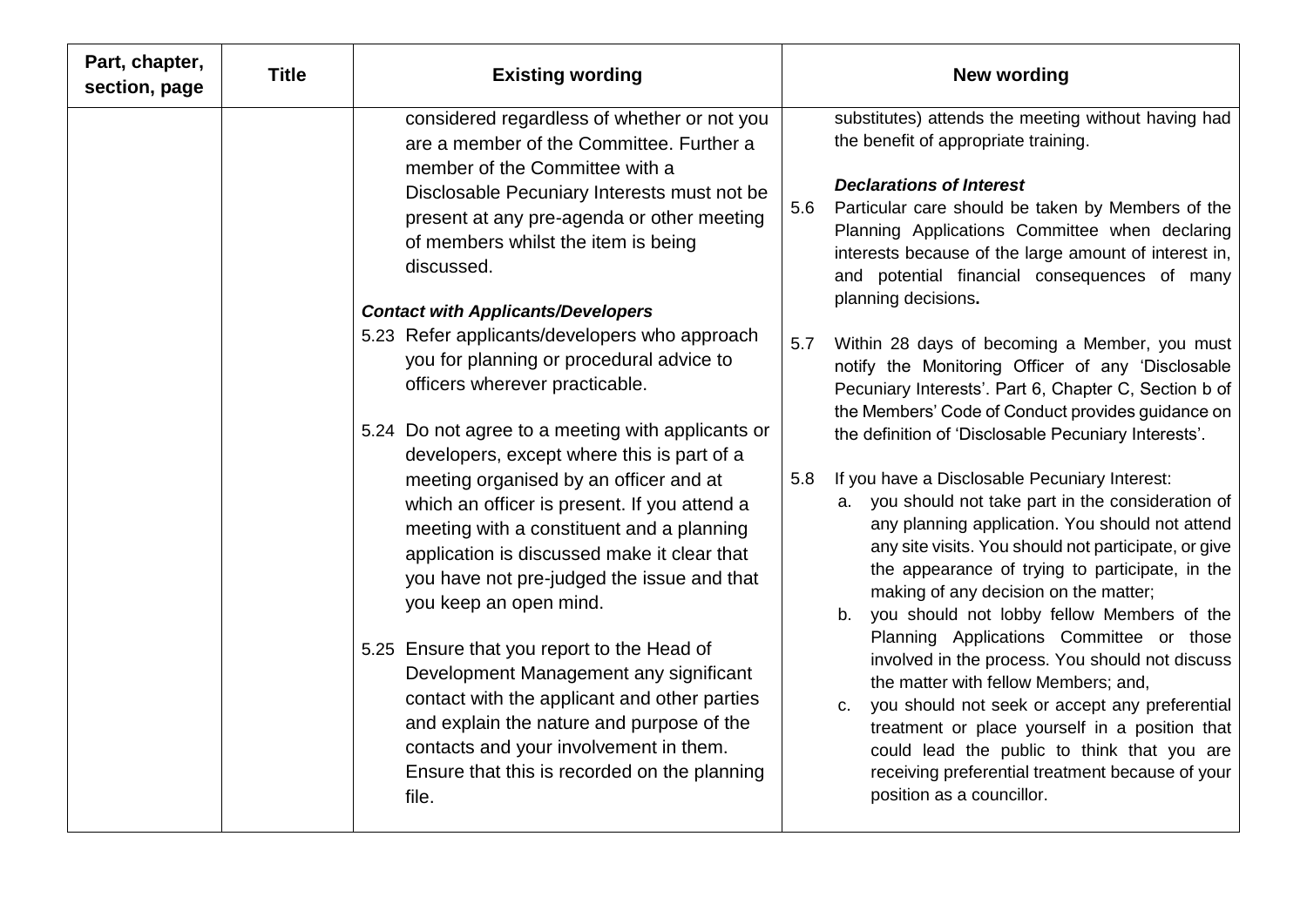| <b>Site Visits</b>                                                                                                                                                                                                                                                                                                                                                                                                                                                                                                                                                                                                                                                                                                                         | When making your own application or when acting as<br>5.9                                                                                                                                                                                                                                                                                                                                                                                                                                                                                                                                                                                                                                                                                                                                                                          |
|--------------------------------------------------------------------------------------------------------------------------------------------------------------------------------------------------------------------------------------------------------------------------------------------------------------------------------------------------------------------------------------------------------------------------------------------------------------------------------------------------------------------------------------------------------------------------------------------------------------------------------------------------------------------------------------------------------------------------------------------|------------------------------------------------------------------------------------------------------------------------------------------------------------------------------------------------------------------------------------------------------------------------------------------------------------------------------------------------------------------------------------------------------------------------------------------------------------------------------------------------------------------------------------------------------------------------------------------------------------------------------------------------------------------------------------------------------------------------------------------------------------------------------------------------------------------------------------|
| 5.26 Site visits are for Members of the Planning<br>Applications Committee to observe the site<br>and gain a better understanding of the impact<br>of the proposal. They are intended to:<br>be fact-finding exercises;<br>a.<br>allow Members to ask officers<br>b.<br>questions about the development;<br>enable officers to point out relevant<br>C.<br>features and factors for consideration<br>at the committee; and,<br>let Members see plans in the context of<br>d.<br>the site.                                                                                                                                                                                                                                                  | agent for another you should take no part in the<br>decision-making process.<br>5.10 If you are present at a meeting of the Planning<br>Applications Committee and you have a disclosable<br>pecuniary interest in any matter to be considered or<br>being considered at the meeting:<br>you may not participate in any discussion of the<br>а.<br>matter at the meeting;<br>you may not participate in any vote taken on the<br>b.<br>matter at the meeting;<br>if the interest is not registered, you must<br>c.<br>disclose the interest to the meeting; and,<br>if the interest is not registered and is not the<br>d.                                                                                                                                                                                                         |
| 5.27 The decision whether to have a site visit is<br>made by the Chair of the Planning<br>Applications Committee, in consultation with<br>the Director of Planning and Development:<br>a site visit should only be requested<br>a.<br>where the benefit is clear and<br>substantial; it is only likely to be<br>necessary if the impact of the<br>proposed development is difficult to<br>visualise from the plans and any<br>supporting material, including<br>photographs taken by officers;<br>a site visit can be requested in writing<br>b.<br>by a member of the Planning<br>Applications Committee and the<br>request must be agreed by the Chair of<br>the Planning Applications Committee in<br>consultation with the Director of | subject of a pending notification, you must<br>notify the Monitoring Officer of the interest<br>within 28 days.<br>In addition, Procedure Paragraph 3.2 (see Part 4,<br>Chapter B, Section d) requires you to leave the<br>room where the meeting is held while any<br>discussion or voting takes place.<br><b>Impartiality</b><br>Whilst you may be aware of the views of others and<br>5.11<br>of your party in particular, it is your responsibility<br>alone to decide what view to take on any question<br>which councillors have to decide. You must approach<br>decision-making with an open mind in the sense that<br>you must have regard to all material considerations<br>and be prepared to change your views if persuaded<br>that you should after consideration of the relevant<br>material planning considerations. |
| Planning and Development; and,                                                                                                                                                                                                                                                                                                                                                                                                                                                                                                                                                                                                                                                                                                             | 5.12 Voting along political lines is not a material<br>consideration to the grant of planning permission and                                                                                                                                                                                                                                                                                                                                                                                                                                                                                                                                                                                                                                                                                                                       |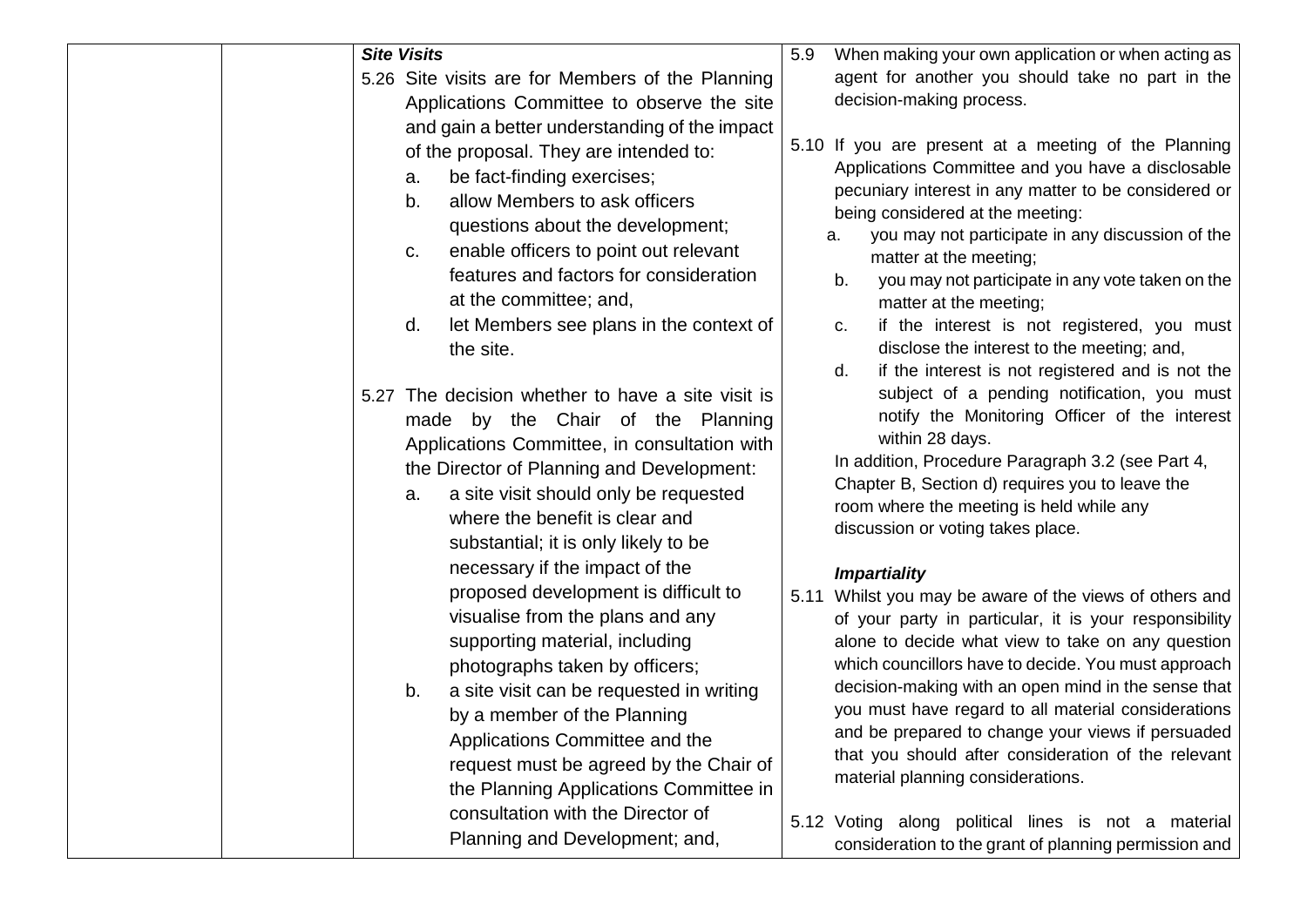| Part, chapter,<br>section, page | <b>Title</b> | <b>Existing wording</b>                                                                                                                                                                                                                                                                                                                                                                                                                                                                                                                                                                                  | <b>New wording</b>                                                                                                                                                                                                                                                                                                                                                                                                                                                                                                                                                                                                                                                                                                                                                                                            |
|---------------------------------|--------------|----------------------------------------------------------------------------------------------------------------------------------------------------------------------------------------------------------------------------------------------------------------------------------------------------------------------------------------------------------------------------------------------------------------------------------------------------------------------------------------------------------------------------------------------------------------------------------------------------------|---------------------------------------------------------------------------------------------------------------------------------------------------------------------------------------------------------------------------------------------------------------------------------------------------------------------------------------------------------------------------------------------------------------------------------------------------------------------------------------------------------------------------------------------------------------------------------------------------------------------------------------------------------------------------------------------------------------------------------------------------------------------------------------------------------------|
|                                 |              | a request for a site visit should be<br>C.<br>made as early as possible in the life of<br>the planning application to prevent<br>delays to the determination of the<br>application. A record of the reasons<br>why a site visit is considered<br>necessary should be kept on the<br>planning application file.                                                                                                                                                                                                                                                                                           | serves to make the debate at the Planning<br>Applications Committee meaningless. Agreed voting<br>in the consideration of a planning application has<br>been held to be maladministration by the<br>Ombudsman.<br>5.13 With regard to any group discussions that fall short of<br>party group voting, it should be remembered that the<br>public perception of your behaviour is important. It is                                                                                                                                                                                                                                                                                                                                                                                                             |
|                                 |              | 5.28 A site visit will normally take place on the<br>Saturday morning immediately before the<br>committee which will consider the matter. An<br>alternative date could be arranged with the<br>agreement of the Chair of the Planning<br>Applications Committee.                                                                                                                                                                                                                                                                                                                                         | not enough to avoid actual impropriety; you should<br>avoid any occasion for suspicion and any<br>appearance of improper conduct.<br>Lobbying<br>5.14 If you are lobbied in connection with a planning<br>application, at whatever stage of that application you<br>should suggest to those who are lobbying you that                                                                                                                                                                                                                                                                                                                                                                                                                                                                                         |
|                                 |              | Attendance at the site visit<br>5.29 Site visits should be attended by members<br>of the Planning Applications Committee and<br>officers:<br>where permission is needed to go on<br>a.<br>to private land, contact will be made<br>with the owner by officers. Other than<br>for reasons of access, the<br>arrangements for site visits will not<br>normally be publicised or made known<br>to applicants, agents or third parties<br>except in exceptional circumstances. In<br>such circumstances, officers have<br>discretion to invite one representative<br>of the applicant to be present but only | they contact the relevant officer in order that their<br>opinions can be included in the officer's report to the<br>Committee. You should not normally express an<br>opinion in relation to a planning application until the<br>matter is presented to the Committee. However, if in<br>exceptional circumstances you feel compelled to<br>express an opinion, you should make it clear that<br>your views are provisional and that you will only make<br>up your mind once you have heard all the facts and<br>evidence at the Planning Applications Committee<br>meeting.<br>Explain to those lobbying or attempting to lobby you<br>5.15<br>that, whilst you can listen to what is said, it prejudices<br>your impartiality to express a firm point of view or an<br>intention to vote one way or another. |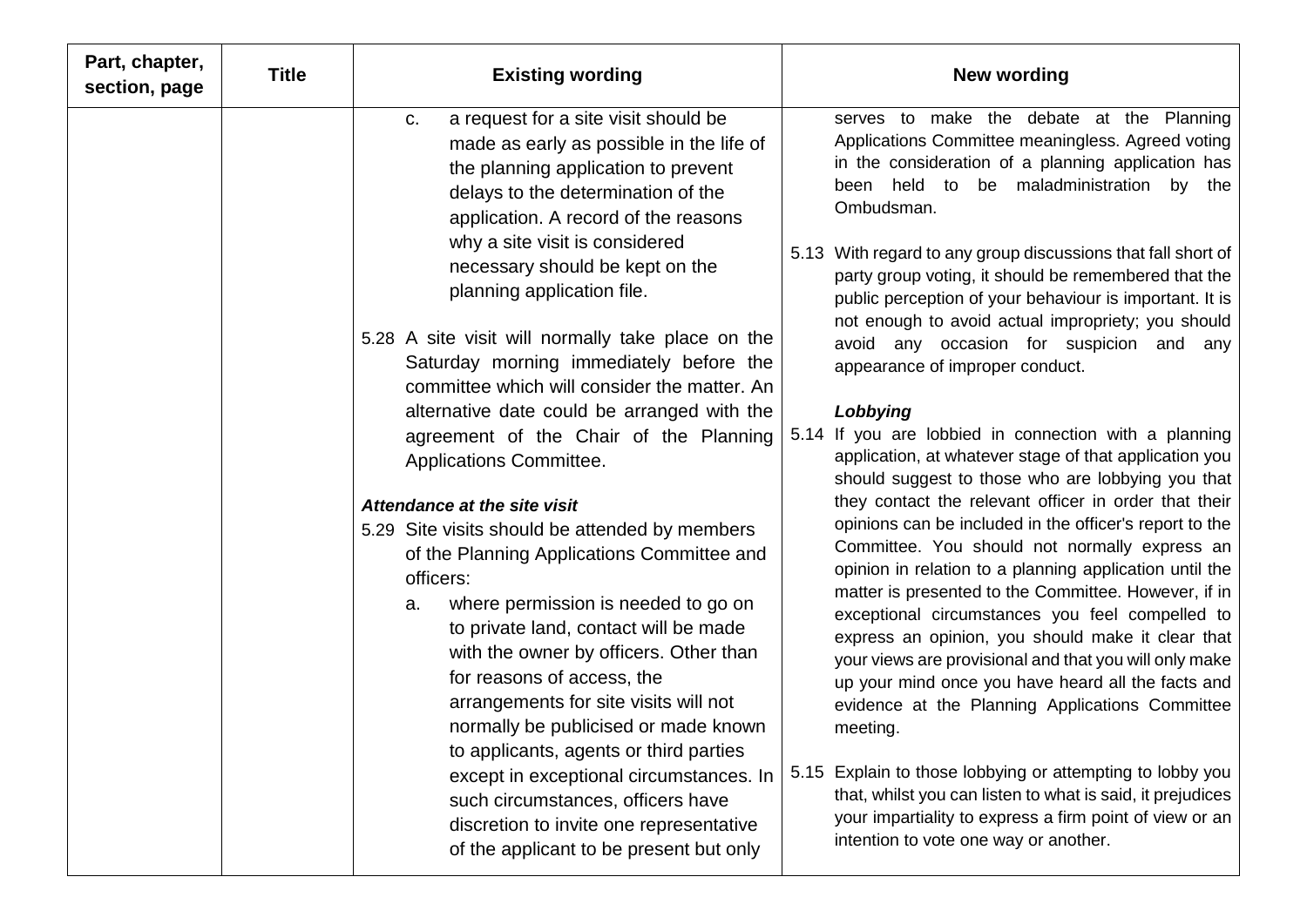| Part, chapter,<br>section, page | <b>Title</b> | <b>Existing wording</b>                                                                                                                                                                                                                                                                                                                                                                                                                                                                                                                                                                                                                                                                                                                                                                                                                                                                                                                                                                                                                                                                                     | <b>New wording</b>                                                                                                                                                                                                                                                                                                                                                                                                                                                                                                                                                                                                                                                                                                                                                                                                                                                                                                                                                                                                                                                                                                                                                                                                                                                                                                                                                                                                                                                                                                                                                                                                                                  |
|---------------------------------|--------------|-------------------------------------------------------------------------------------------------------------------------------------------------------------------------------------------------------------------------------------------------------------------------------------------------------------------------------------------------------------------------------------------------------------------------------------------------------------------------------------------------------------------------------------------------------------------------------------------------------------------------------------------------------------------------------------------------------------------------------------------------------------------------------------------------------------------------------------------------------------------------------------------------------------------------------------------------------------------------------------------------------------------------------------------------------------------------------------------------------------|-----------------------------------------------------------------------------------------------------------------------------------------------------------------------------------------------------------------------------------------------------------------------------------------------------------------------------------------------------------------------------------------------------------------------------------------------------------------------------------------------------------------------------------------------------------------------------------------------------------------------------------------------------------------------------------------------------------------------------------------------------------------------------------------------------------------------------------------------------------------------------------------------------------------------------------------------------------------------------------------------------------------------------------------------------------------------------------------------------------------------------------------------------------------------------------------------------------------------------------------------------------------------------------------------------------------------------------------------------------------------------------------------------------------------------------------------------------------------------------------------------------------------------------------------------------------------------------------------------------------------------------------------------|
|                                 |              | to answer any questions if Members<br>require further context which the officer<br>cannot provide. The applicant must<br>notify the planning officer prior to the<br>site visit who will be attending on their<br>behalf;<br>b.<br>objectors are not to be invited, except<br>in exceptional circumstances where<br>the Chair of the Committee agrees that<br>there is information which cannot be<br>provided by officers, and which it is<br>necessary to receive on site and which<br>is only likely to be able to be provided<br>by an objector;<br>a site visit is not a part of the formal<br>C.<br>determination of the planning<br>application and therefore the public<br>attendance and speaking rights of the<br>formal Planning Applications<br>Committee do not apply; and,<br>in circumstances where the public may<br>d.<br>need to be involved $-$ e.g. to gain<br>access to a property to view a site from<br>a particular vantage point, officers will<br>arrange this. Members of the public<br>shall be present only to grant access to<br>premises and to answer factual<br>questions. | 5.16 Do not accept gifts or hospitality wherever possible.<br>If a degree of hospitality is unavoidable, ensure it is<br>of a minimum; its acceptance is declared as soon as<br>possible and remember to register the gift or<br>hospitality where its value is over £25 in accordance<br>with the Gifts and Hospitality Protocol for Councillors.<br>Unless you have a Disclosable Pecuniary Interest<br>5.17<br>this Protocol does not prevent you from:<br>being able to listen/receive viewpoints from<br>a.<br>residents or other interested parties;<br>expressing a view about the merits of an<br>b.<br>application to residents, interested parties, other<br>Members or appropriate officers, provided they<br>do not consist of or amount to pre-judging the<br>issue and you make clear you are keeping an<br>open mind; and,<br>c. seeking<br>information<br>through<br>appropriate<br>channels.<br>5.18 Whenever you enter into correspondence, including<br>emails, with officers in relation to a particular planning<br>application or related matter, such as enforcement, it<br>is important that you do not copy the correspondence<br>to any residents or other interested parties without<br>the prior agreement of the officer. This is to ensure<br>that officers have sufficient time to provide<br>appropriate advice and to avoid any risk of prejudice<br>to the outcome of the application or related matter.<br><b>Representing Ward Interests</b><br>5.19 If you respond to lobbying in connection with a<br>planning application in your ward by deciding publicly<br>to support a particular outcome, and campaign |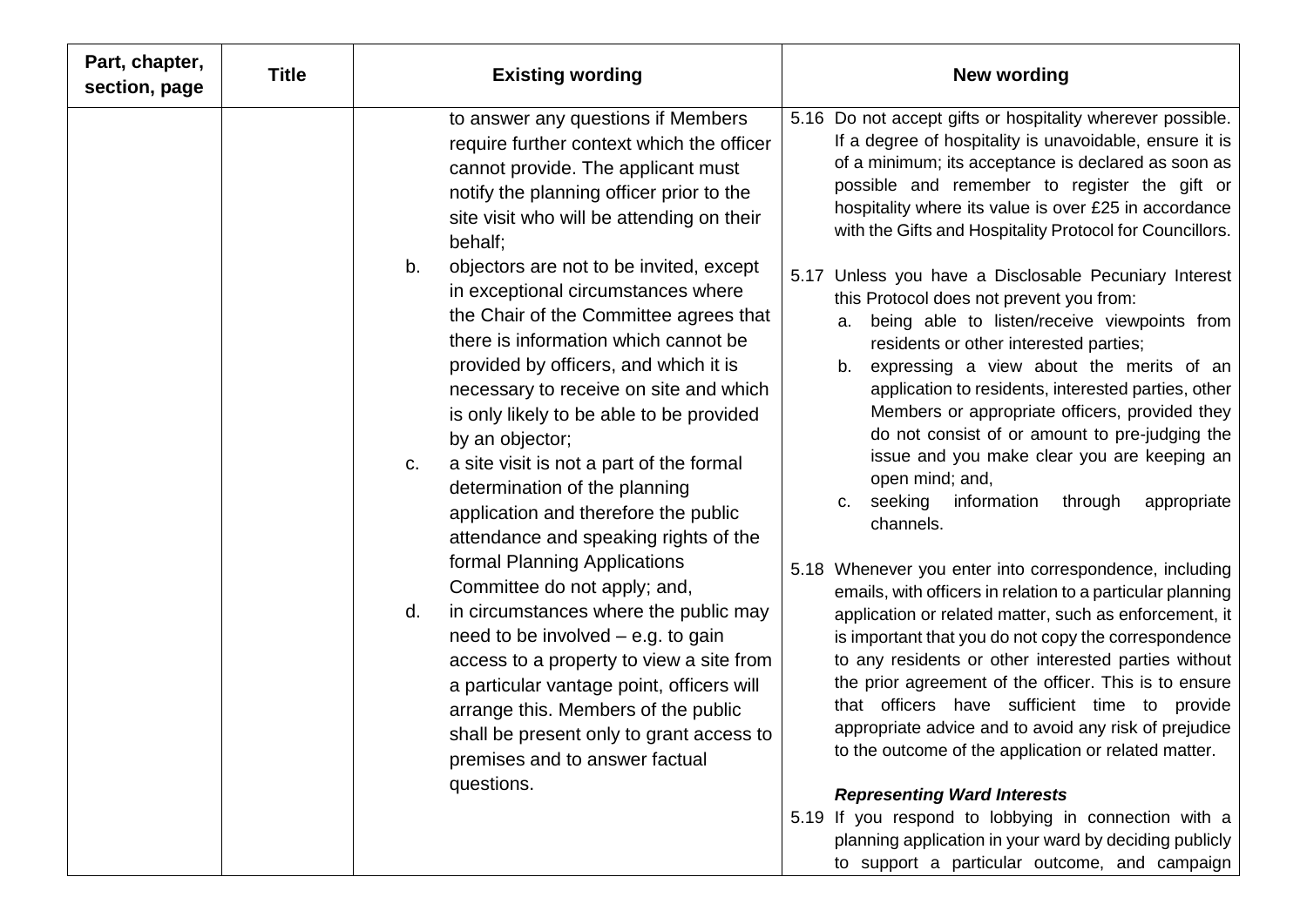| <b>Conduct of the site visit</b>                                                                                                                                                                                                                                                                                        | actively for it, you should make an open declaration                                                                                                                                                                                                                                                                                         |
|-------------------------------------------------------------------------------------------------------------------------------------------------------------------------------------------------------------------------------------------------------------------------------------------------------------------------|----------------------------------------------------------------------------------------------------------------------------------------------------------------------------------------------------------------------------------------------------------------------------------------------------------------------------------------------|
| 5.30 The purpose, format, issues for<br>consideration and standards of conduct<br>should be made clear by the Chair at the<br>outset and adhered to throughout the visit.                                                                                                                                               | at the meeting and not vote.<br>5.20 If you have decided to support a particular item, and<br>you do not have a Disclosable Pecuniary Interest,<br>you may exercise your right to speak at the meeting                                                                                                                                       |
| 5.31 All Members attending the site visit should<br>remain together as a group to ensure that<br>they all receive the same information.                                                                                                                                                                                 | as a Ward Member to represent your views or those<br>of local residents. If you do so:<br>you should advise Democratic Services at the<br>а.<br>meeting that you wish to speak in this capacity                                                                                                                                              |
| 5.32 Officers will explain the submitted plans and<br>proposals in relation to the site and any<br>relevant neighbouring land. Members of the                                                                                                                                                                           | before the commencement of the item; and,<br>you should remove yourself from the Member<br>b.<br>seating area for the duration of that item.                                                                                                                                                                                                 |
| Committee may ask questions of those<br>present to establish matters of fact and<br>inform their consideration of the application.                                                                                                                                                                                      | 5.21 If you do have a Disclosable Pecuniary Interest you<br>must not be present in the room when that item on<br>the agenda is being considered regardless of<br>whether or not you are a Member of the Committee.                                                                                                                           |
| 5.33 Members should not hear representations<br>by any party at the site visit. Where a<br>Member is approached by the applicant or a<br>third party, the party should be advised that                                                                                                                                  | Further a Member of the Committee with a<br>Disclosable Pecuniary Interests must not be present<br>at any pre-agenda or other meeting of Members<br>whilst the item is being discussed.                                                                                                                                                      |
| they should make representations in writing<br>to the authority and direct them to or inform<br>the officer present.                                                                                                                                                                                                    | <b>Contact with Applicants/Developers</b><br>5.22 Refer applicants/developers who approach you for<br>planning or procedural advice to officers wherever<br>practicable.                                                                                                                                                                     |
| <b>Reporting on the site visit</b><br>5.34 An Officer report on the visit should be<br>made to the relevant meeting of the<br>Planning Applications Committee and be<br>placed on the planning application file. It<br>should include:<br>the date and time of the visit;<br>a.<br>the names of all present; and,<br>b. | 5.23 Do not agree to a meeting with an applicant, except<br>where this is part of a meeting organised by an officer<br>and at which an officer is present. If you attend a<br>meeting with a constituent and a planning application<br>is discussed make it clear that you have not pre-<br>judged the issue and that you keep an open mind. |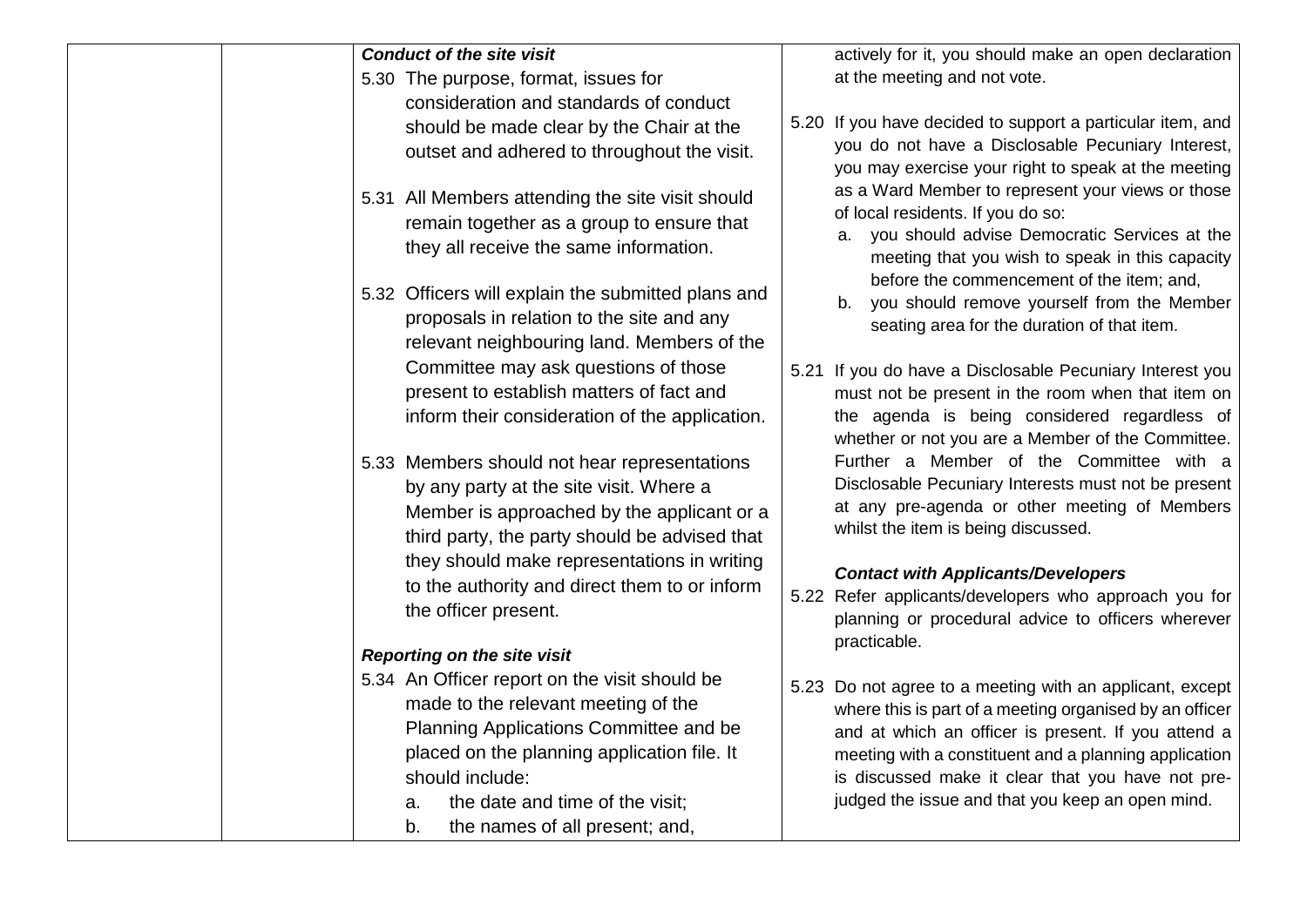| Part, chapter,<br>section, page | <b>Title</b> | <b>Existing wording</b>                                                                                                                                                                                                                                                                                                                                                                                                                                                                                                                                                    | <b>New wording</b>                                                                                                                                                                                                                                                       |
|---------------------------------|--------------|----------------------------------------------------------------------------------------------------------------------------------------------------------------------------------------------------------------------------------------------------------------------------------------------------------------------------------------------------------------------------------------------------------------------------------------------------------------------------------------------------------------------------------------------------------------------------|--------------------------------------------------------------------------------------------------------------------------------------------------------------------------------------------------------------------------------------------------------------------------|
|                                 |              | a note of any questions asked by<br>C.<br>Members and the responses provided<br>by officers during the visit so that all<br>Members have the same information.                                                                                                                                                                                                                                                                                                                                                                                                             | 5.24 Ensure that you report to the Head of Development<br>Management any significant contact with the<br>applicant and other parties and explain the nature<br>and purpose of the contacts and your involvement in<br>them. Ensure that this is recorded on the planning |
|                                 |              | <b>Technical Briefings</b><br>5.35 Technical briefings may be arranged for<br>large or complex applications where officers<br>consider that the Members of the Planning<br>Applications Committee will be assisted by a<br>briefing. The briefing may deal with the<br>application as a whole or with specific<br>issues only. The applicant will have the<br>opportunity to attend the briefing and give a<br>presentation.<br>5.36 The purpose of technical briefings is to<br>provide information to Members. Technical<br>briefings are not an opportunity to consider | file.                                                                                                                                                                                                                                                                    |
|                                 |              | the merits of the application. Members<br>should not treat the technical briefing as an<br>opportunity to debate the application ahead<br>of the relevant Planning Application<br>Committee meeting, although Members can<br>ask questions for information and<br>clarification.<br>5.37 The briefing will be led by officers. External<br>consultants engaged by the Council to<br>advise officers may also attend.                                                                                                                                                       |                                                                                                                                                                                                                                                                          |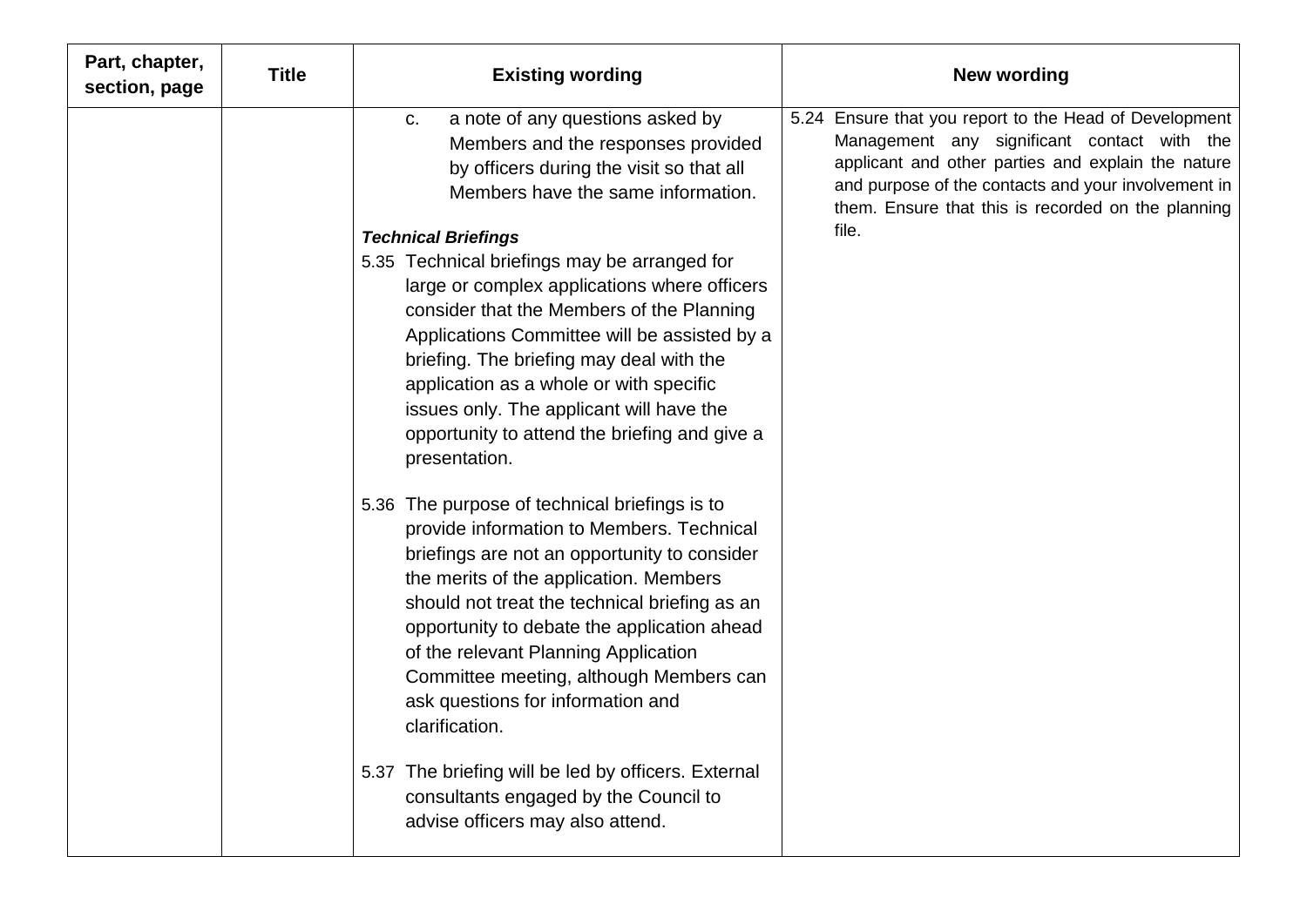| Part, chapter,<br>section, page                                                                                                                                                                  | <b>Title</b>                                           | <b>Existing wording</b>                                                                                                                                                                                                                          | <b>New wording</b>                                                                                                                                                          |
|--------------------------------------------------------------------------------------------------------------------------------------------------------------------------------------------------|--------------------------------------------------------|--------------------------------------------------------------------------------------------------------------------------------------------------------------------------------------------------------------------------------------------------|-----------------------------------------------------------------------------------------------------------------------------------------------------------------------------|
|                                                                                                                                                                                                  |                                                        | 5.38 Officers will invite the applicant and/or their<br>advisors to attend the technical briefing;<br>however, technical briefings are not open to<br>members of the public or to objectors.<br>5.39 Minutes will be kept of technical briefings |                                                                                                                                                                             |
|                                                                                                                                                                                                  |                                                        | and placed on the case file.                                                                                                                                                                                                                     |                                                                                                                                                                             |
| Part $4 -$ Full<br>Council and<br>Committee<br><b>Procedure Rules</b><br>Chapter $D -$<br>Terms of<br>Reference of<br>other Meetings<br>Page 114                                                 | Corporate<br>Committee $-$<br>Membership               | Five councillors, plus up to two non-voting co-<br>3.1<br>opted members. The Committee must not be a<br>Cabinet Member.                                                                                                                          | 3.1 Five councillors, plus up to two non-voting co-opted<br>members. The Committee must not include a Cabinet<br>Member.                                                    |
| Part 6 - Ethical<br>Governance<br>Chapter $B -$<br>Members' Code<br>of Conduct<br>Section a - Code<br>of Conduct for<br>Members and for<br>Co-opted<br>Members of<br>Council<br>Committees, Sub- | 9. Statutory<br>Principle of the<br>Code of<br>Conduct | Inserted text.                                                                                                                                                                                                                                   | committing to enacting my role as a corporate parent<br>b.<br>for children looked after and care leavers by<br>supporting delivery of promises within the Lambeth<br>pledge |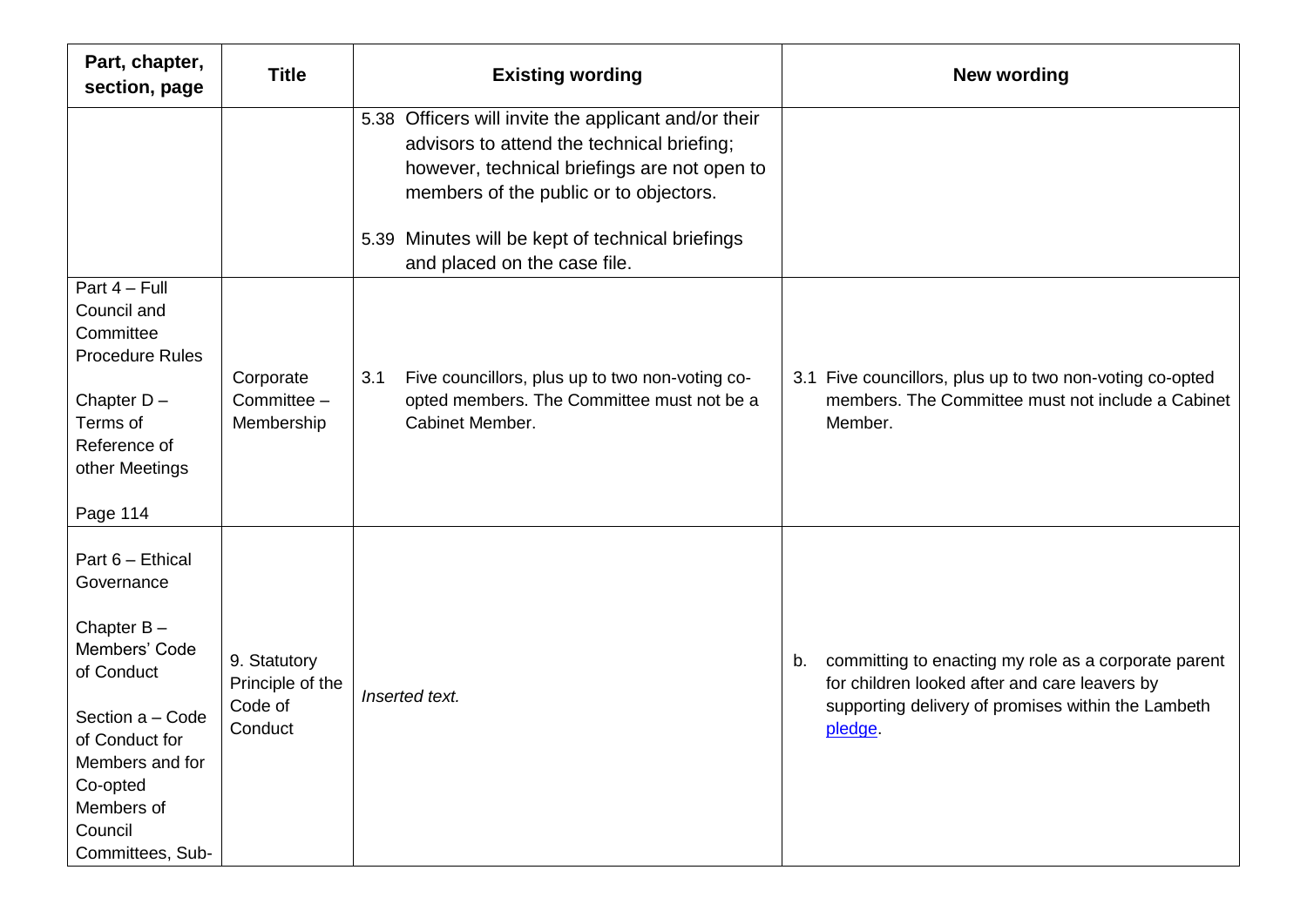| Part, chapter,<br>section, page                                                                                                                                                                                              | <b>Title</b>                                            | <b>Existing wording</b>      |        | <b>New wording</b>                                                                                                                                                                                                          |        |
|------------------------------------------------------------------------------------------------------------------------------------------------------------------------------------------------------------------------------|---------------------------------------------------------|------------------------------|--------|-----------------------------------------------------------------------------------------------------------------------------------------------------------------------------------------------------------------------------|--------|
| Committees and<br>Scrutiny<br>Commissions<br>Part 1                                                                                                                                                                          |                                                         |                              |        |                                                                                                                                                                                                                             |        |
| Page 191                                                                                                                                                                                                                     |                                                         |                              |        |                                                                                                                                                                                                                             |        |
| Part 6 - Ethical<br>Governance                                                                                                                                                                                               |                                                         |                              |        |                                                                                                                                                                                                                             |        |
| Chapter $B -$<br>Members' Code<br>of Conduct<br>Section a - Code<br>of Conduct for<br>Members and for<br>Co-opted<br>Members of<br>Council<br><b>Committees Sub-</b><br>Committees and<br>Scrutiny<br><b>Commission Part</b> | 9. Statutory<br>Principles of<br>the Code of<br>Conduct | Inserted text                |        | not bullying nor harassing any person, but promoting<br>Η.<br>equalities and not discriminating unlawfully against<br>any person as defined by ACAS, the Protection from<br>Harassment Act 1997 and Equality Act 2010; and, |        |
| Page 191                                                                                                                                                                                                                     |                                                         |                              |        |                                                                                                                                                                                                                             |        |
| Part $10 -$<br>Member's                                                                                                                                                                                                      |                                                         | Position                     | £ pa   | Position                                                                                                                                                                                                                    | £ pa   |
| Allowances,                                                                                                                                                                                                                  |                                                         | Mayor civic allowance        | 15,954 | Mayor civic allowance                                                                                                                                                                                                       | 15,954 |
|                                                                                                                                                                                                                              | Introduction,                                           | Deputy Mayor civic allowance | 5,319  | Deputy Mayor civic allowance                                                                                                                                                                                                | 5,319  |
| Chapter $B -$                                                                                                                                                                                                                | paragraph 1.1                                           | eader of the Council         | 40,617 | Leader of the Council                                                                                                                                                                                                       | 40,617 |
| summary of<br>Allowances,                                                                                                                                                                                                    |                                                         | Remaining Cabinet members:   |        | Remaining Cabinet members:                                                                                                                                                                                                  |        |
|                                                                                                                                                                                                                              |                                                         | Deputy Leader of the Council | 28,518 | Deputy Leader of the Council                                                                                                                                                                                                | 28,518 |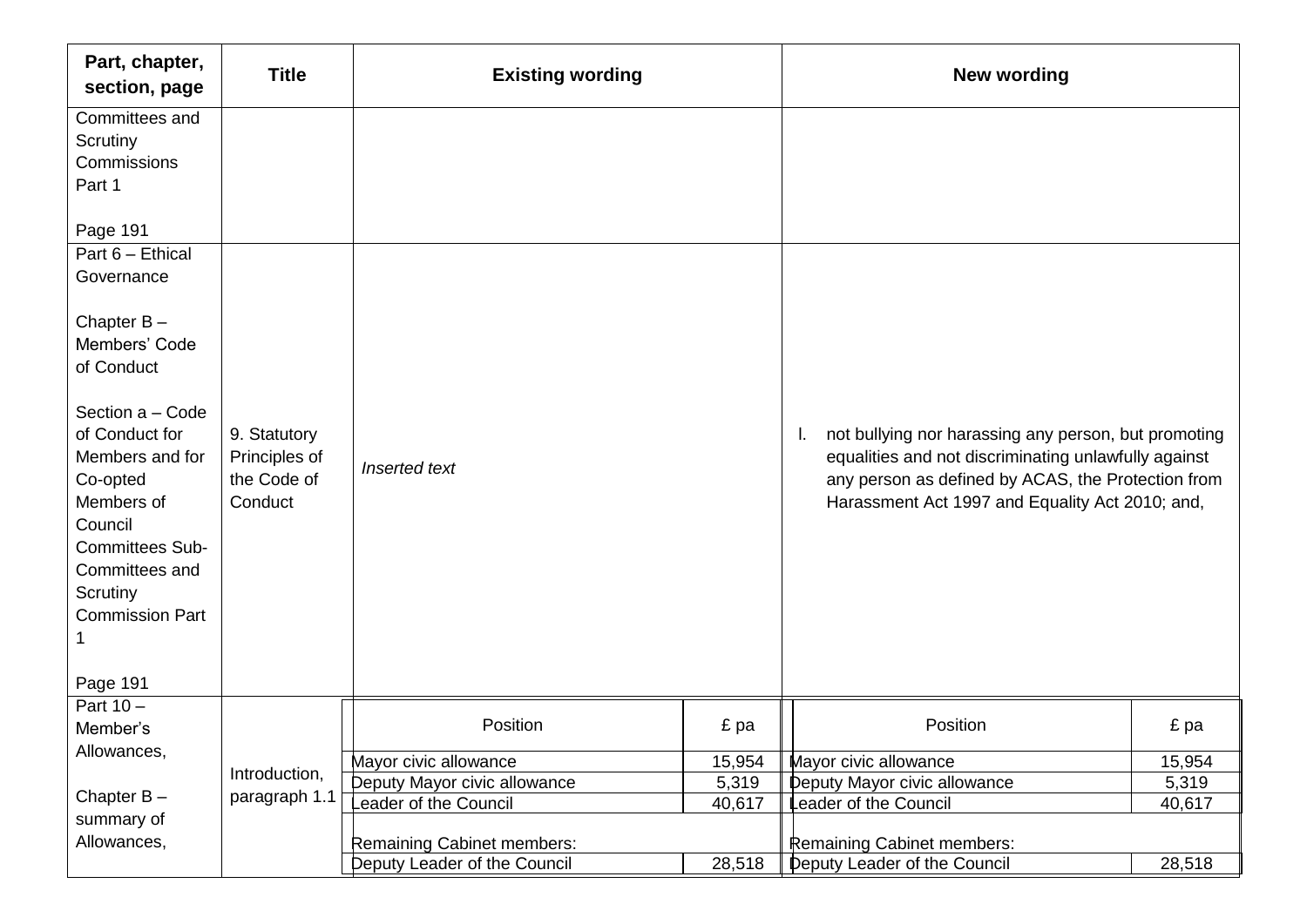| Part, chapter,<br>section, page | <b>Title</b> | <b>Existing wording</b>                          |        | <b>New wording</b>                               |        |
|---------------------------------|--------------|--------------------------------------------------|--------|--------------------------------------------------|--------|
| Section $a -$                   |              | Deputy Leader of the Council                     | 28,518 | Deputy Leader of the Council                     | 28,518 |
| SRAs,                           |              | Cabinet Member                                   | 28,518 | <b>Cabinet Member</b>                            | 28,518 |
|                                 |              | Cabinet Member                                   | 28,518 | <b>Cabinet Member</b>                            | 28,518 |
| Page 246-7                      |              | <b>Cabinet Member</b>                            | 28,518 | <b>Cabinet Member</b>                            | 28,518 |
|                                 |              | <b>Cabinet Member</b>                            | 28,518 | <b>Cabinet Member</b>                            | 28,518 |
|                                 |              | <b>Cabinet Member</b>                            | 28,518 | <b>Cabinet Member</b>                            | 28,518 |
|                                 |              | Cabinet Member                                   | 28,518 | <b>Cabinet Member</b>                            | 28,518 |
|                                 |              | Cabinet Member (job share)                       | 14,259 | Cabinet Member (job share)                       | 14,259 |
|                                 |              | Cabinet Member (job share)                       | 14,259 | Cabinet Member (job share)                       | 14,259 |
|                                 |              | Deputy Cabinet Members:                          |        | Deputy Cabinet Members:                          |        |
|                                 |              | Deputy Cabinet Member                            | 10,905 | <b>Deputy Cabinet Member</b>                     | 10,905 |
|                                 |              | Deputy Cabinet Member                            | 10,905 | <b>Deputy Cabinet Member</b>                     | 10,905 |
|                                 |              | Deputy Cabinet Member                            | 10,905 | <b>Deputy Cabinet Member</b>                     | 10,905 |
|                                 |              |                                                  |        | <b>Deputy Cabinet Member</b>                     | 10,905 |
|                                 |              | Whips:                                           |        |                                                  |        |
|                                 |              | Chief Whip                                       | 16,356 | Whips:                                           |        |
|                                 |              | Deputy Chief Whip                                | 2,500  | <b>Chief Whip</b>                                | 16,356 |
|                                 |              | Deputy Chief Whip                                | 2,500  | Deputy Chief Whip                                | 5,000  |
|                                 |              | <b>Chairs and Committees:</b>                    |        | <b>Chairs and Committees:</b>                    |        |
|                                 |              | Chair of Overview and Scrutiny Committee         | 16,194 | Chair of Overview and Scrutiny Committee         | 16,194 |
|                                 |              | Vice-Chair of Overview and Scrutiny<br>Committee | 6,000  | Vice-Chair of Overview and Scrutiny<br>Committee | 6,000  |
|                                 |              | Vice-Chair of Overview and Scrutiny<br>Committee | 6,000  | Vice-Chair of Overview and Scrutiny<br>Committee | 6,000  |
|                                 |              | Chair, Children's Scrutiny Sub-Committee         | 6,000  | Vice-Chair, Overview and Scrutiny                | 6,000  |
|                                 |              | Planning Applications Committee: Chair           | 16,194 | Committee                                        |        |
|                                 |              | Planning Applications Committee: Vice-           | 5,556  | Planning Applications Committee: Chair           | 16,194 |
|                                 |              | Chair<br>.icensing Committee and Sub-Committee:  |        | Planning Applications Committee: Vice-<br>Chair  | 5,556  |
|                                 |              | Chair                                            | 10,000 | Licensing Committee and Sub-Committee:           |        |
|                                 |              | Corporate Committee: Chair                       | 5,000  | Chair                                            | 10,000 |
|                                 |              | Pensions Committee: Chair                        | 5,000  | Corporate Committee: Chair                       | 5,000  |
|                                 |              | <b>Adoption Panel: Chair</b>                     | N/A    | Pensions Committee: Chair                        | 5,000  |
|                                 |              | Fostering Panel: Chair                           | 4,000  | Fostering and Adoption Panel: Chair              | 4,000  |
|                                 |              |                                                  |        |                                                  |        |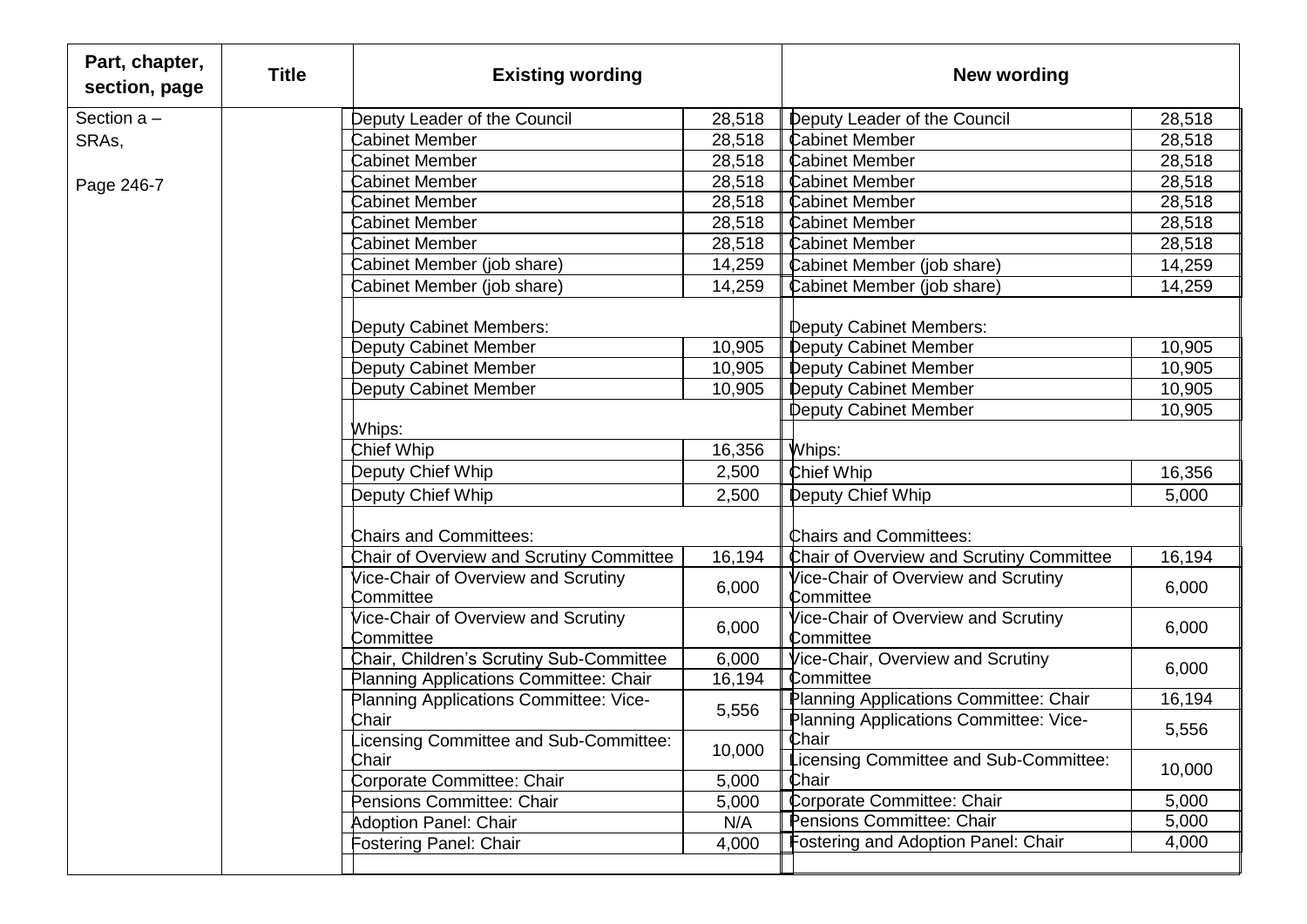| Part, chapter,<br>section, page | <b>Title</b> | <b>Existing wording</b>                                               |        | New wording                                                            |        |
|---------------------------------|--------------|-----------------------------------------------------------------------|--------|------------------------------------------------------------------------|--------|
|                                 |              | Others:                                                               |        | Others:                                                                |        |
|                                 |              | Policy Lead                                                           | 2,500  | Policy Lead                                                            | 2,500  |
|                                 |              |                                                                       |        | Policy Lead                                                            | 2,500  |
|                                 |              | Policy Lead                                                           | 2,500  | Other SRAs:                                                            |        |
|                                 |              | Policy Lead                                                           | 2,500  | Leader of the Majority Opposition Group                                | 10,103 |
|                                 |              | Leader of the Opposition Group                                        | 16,207 | Leader of the Minority Opposition Group                                | 6,103  |
|                                 |              | <b>Standards Committee: Independent</b><br>Person(s) (non-Councillor) | 1,061  | <b>\$tandards Committee: Independent</b><br>Person(s) (non-Councillor) | 500    |
|                                 |              |                                                                       |        | <b>Standards Committee: Independent</b><br>Person(s) (non-Councillor)  | 500    |